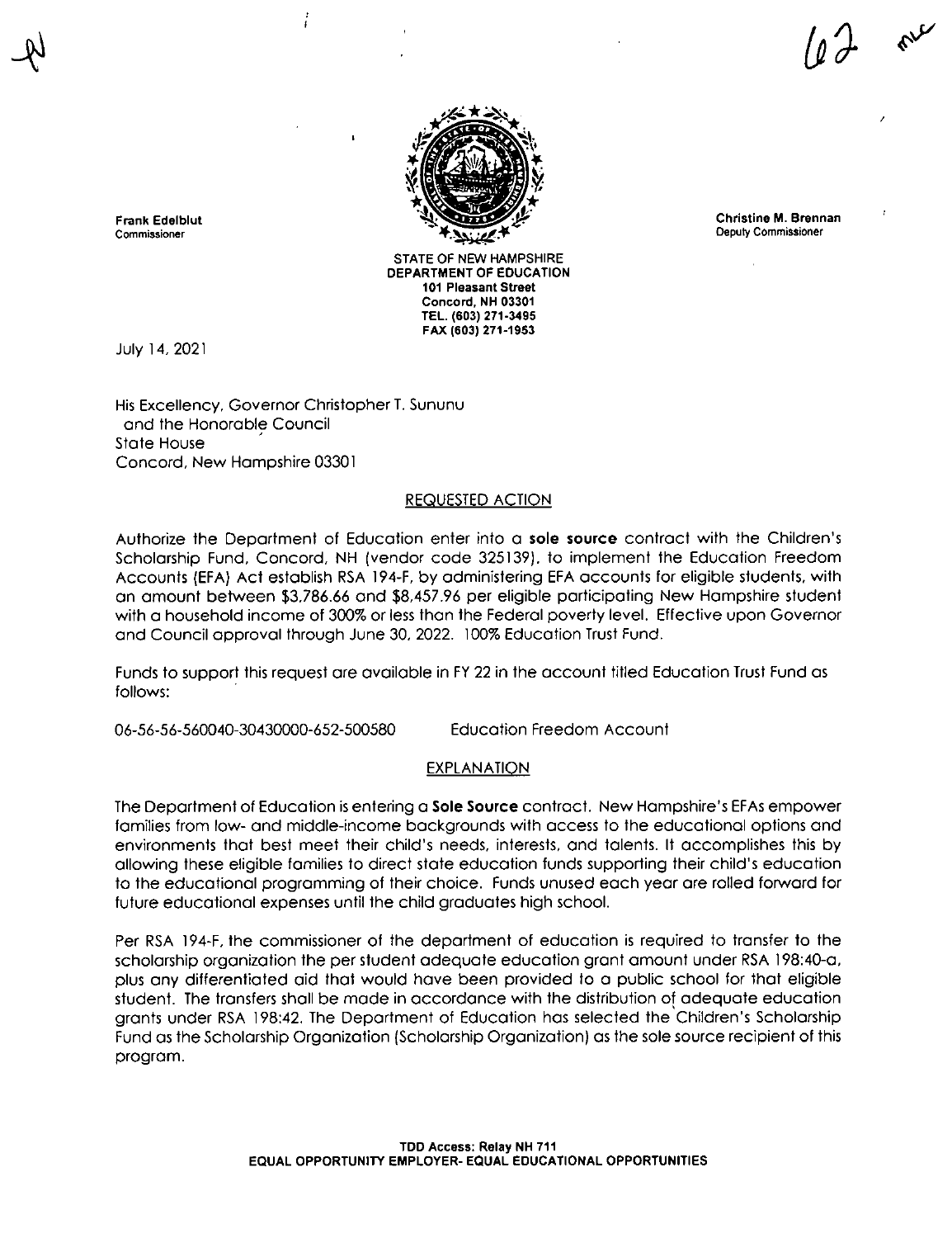## His Excellency, Governor Christopher T. Sununu and the Honorable Council Page 2 of 2

According to RSA 194-F:1, XII, "Scholarship Organization" means a scholarship organization approved under RSA 77:G, that administers and implements the EFA Act. Currently, only two organizations in New Hampshire meet these criteria, the Children's Scholarship Fund and the Giving and Going Alliance. The Giving and Going Alliance has notified the Department of Education that they are not interested in participating in this program during this fiscal year.

It is the intention of fhe Department of Education to offer a competitive bid process to attract one or more entities, including the Children's Scholarship Fund, to provide these services in future years. Because of the short implementation timeline and lock of qualified organizations in New Hampshire, it was not possible to run a competitive bid process in this first year of implementation.

Children's Scholarship Fund New Hampshire currently provides scholarships to empower low and moderate income New Hampshire families to choose the schools that best fit their children's needs, regardless of fheir income or zip code. The Children's Scholarship Fund has been operating the Education Tax Credit Scholarship Program, under 77:G in New Hampshire since its inception in 2013. The program's NH Department of Revenue (NH DRA) ED-05 annual reports are detailed and pubic on the NH DRA website.

Children's Scholarship Fund New Hampshire is part of Children's Scholarship Fund National, a network of partner programs each providing scholarships that empower parents to choose schools they otherwise could not afford. Children's Scholarship Fund is a 501 (c) (3) nonprofit charity scholarship organization. They have an annual independent audit. Their 990s, financial statements, and annual reports ore public. They have a 4-star Charity Navigator rating - the highest possible rating - and also the have the highest possible score that a nonprofit can attain for accountability and transparency.

Respectfully submitted.

 $\mathcal{U}\in\mathcal{U}$ 

Frank Edelblut Commissioner of Education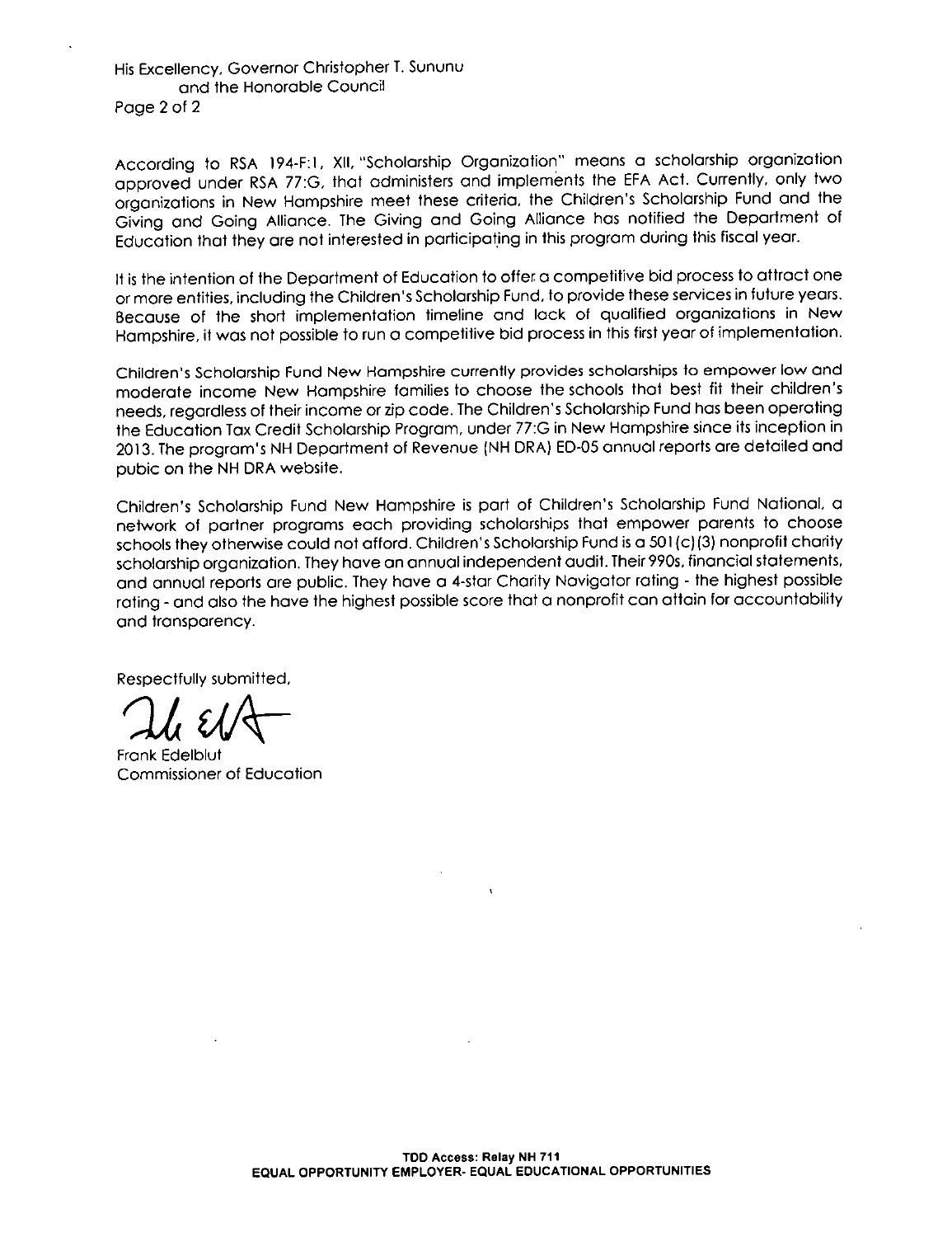## FORM NUMBER P-37 (version 12/11/2019)

Notice: This agreement and all of its attachments shall become public upon submission to Governor and Executive Council for approval. Any information that is private, confidential or proprietary must be clearly identified to the agency and agreed to in writing prior to signing the contract.

### AGREEMENT

The State of New Hampshire and the Contractor hereby mutually agree as follows:

#### GENERAL PROVISIONS

| <b>IDENTIFICATION.</b><br>1.                |                                                                                               |                                               |                                   |  |  |
|---------------------------------------------|-----------------------------------------------------------------------------------------------|-----------------------------------------------|-----------------------------------|--|--|
| 1.1 State Agency Name                       |                                                                                               | 1.2 State Agency Address                      |                                   |  |  |
| Department of Education                     |                                                                                               | 101 Pleasant Street, Concord, NH 03301        |                                   |  |  |
| 1.3 Contractor Name                         |                                                                                               | 1.4 Contractor Address                        |                                   |  |  |
| The Children's Scholarship Fund<br>(325139) |                                                                                               | 89 South Street<br>Concord, NH 03301          |                                   |  |  |
| 1.5 Contractor Phone                        | 1.6 Account Number                                                                            | 1.7 Completion Date                           | 1.8 Price Limitation<br>Type text |  |  |
| Number (603) 755-6751                       | See Exhibit C                                                                                 | June 30, 2022                                 | TBD                               |  |  |
| 1.9 Contracting Officer for State Agency    |                                                                                               | 1.10 State Agency Telephone Number            |                                   |  |  |
| Frank Edelblut                              |                                                                                               | 603-271-3144                                  |                                   |  |  |
| Contractor Signature<br>$1.11 -$            |                                                                                               | 1.12 Name and Title of Contractor Signatory   |                                   |  |  |
| Darla Romfo                                 | Date: 7/15/21                                                                                 | Darla Romfo, President                        |                                   |  |  |
| <b>State Agency Signature</b><br>1.13       |                                                                                               | 1.14 Name and Title of State Agency Signatory |                                   |  |  |
|                                             | Date: 7.19.21                                                                                 | Frank Edelblut, Commissioner of Education     |                                   |  |  |
|                                             | 1.15 Approval by the N.H. Department of Administration, Division of Personnel (if applicable) |                                               |                                   |  |  |
| By:                                         | Director, On:                                                                                 |                                               |                                   |  |  |
| 1.16                                        | Approval by the Attoriey General (Form, Substance and Execution) (if applicable)              |                                               |                                   |  |  |
| On: $7/19/71$<br>By:<br>KARI) TOPAER BOND   |                                                                                               |                                               |                                   |  |  |
|                                             |                                                                                               |                                               |                                   |  |  |
|                                             | <b>Approval by the Governor and Executive Council</b> <i>(if applicable)</i>                  |                                               |                                   |  |  |
| G&C Item number:                            |                                                                                               | G&C Meeting Date:                             |                                   |  |  |

Contractor Initials Date 7/15/21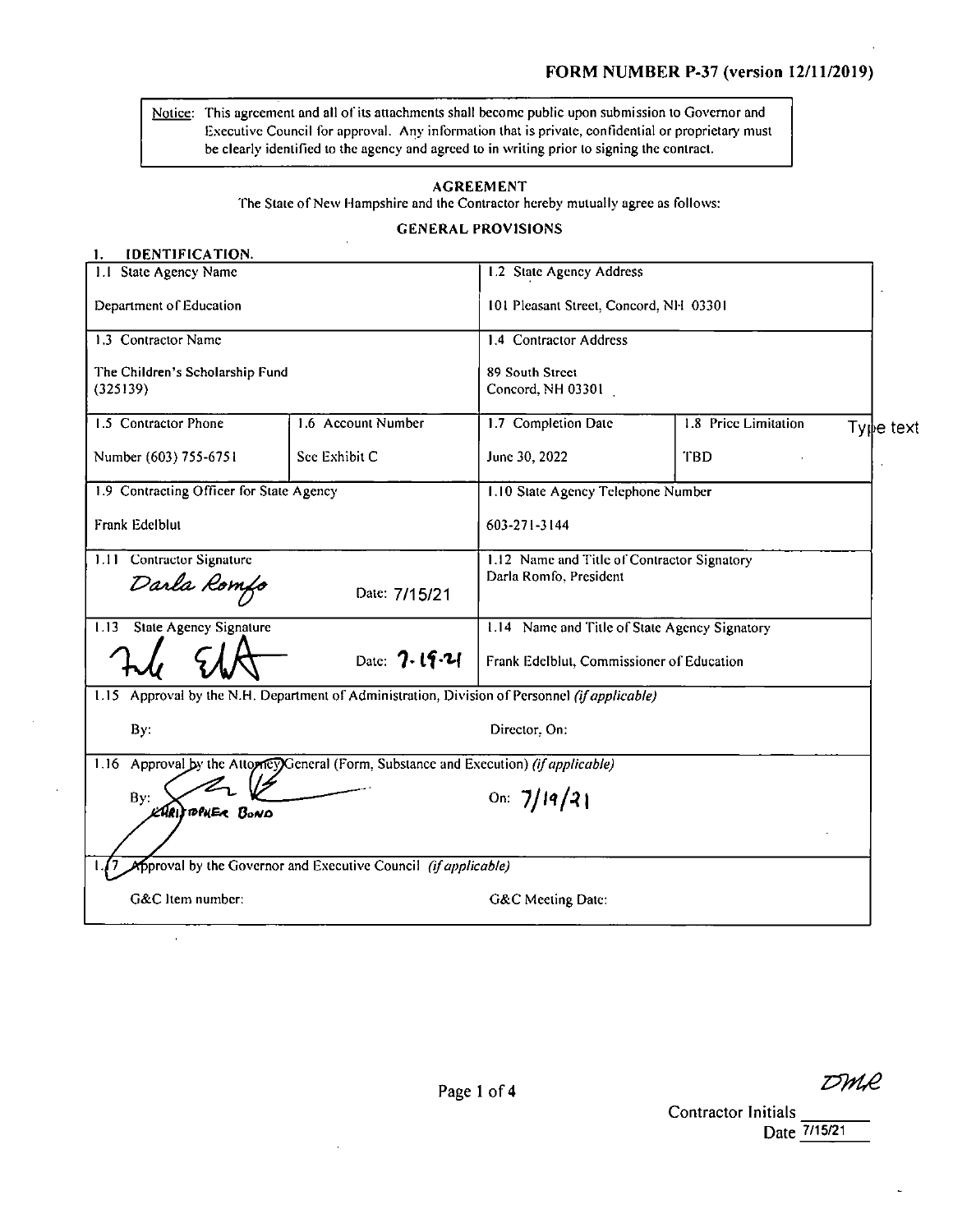2. SERVICES TO BE PERFORMED. The State of New Hampshire, acting through the agency identified in block 1.1 ("State"), engages contractor identified in block 1.3 ("Contractor") to perform, and the Contractor shall perform, the work or sale of goods, or both, identified and more particularly described in the attached EXHIBIT B which is incorporated herein by reference ("Services").

#### 3. EFFECTIVE DATE/COMPLETION OF SERVICES.

3.1 Notwithstanding any provision of this Agreement to the contrary, and subject to the approval of the Governor and E.xecutive Council of the State of New Hampshire, if applicable, this Agreement, and all obligations of the parties hereunder, shall become efTective on the date the Governor and Executive Council approve this Agreement as indicated in block 1.17, unless no such approval is required, in which case the Agreement shall become effective on the date the Agreement is signed by the State Agency as shown in block 1.13 ("Effective Date").

3.2 If the Contractor commences the Services prior to the EfTective Date, all Services performed by the Contractor prior to the EfTective Date shall be performed at the sole risk of the Contractor, and in the event that this Agreement does not become effective, the State shall have no liability to the Contractor, including without limitation, any obligation to pay the Contractor for any costs incurred or Services performed. Contractor must complete all Services by the Completion Date specified in block 1.7.

#### 4. CONDITIONAL NATURE OF AGREEMENT.

Notwithstanding any provision of this Agreement to the contrary, all obligations of the State hereunder, including, without limitation, the continuance of payments hereunder, are contingent upon the availability and continued appropriation of funds alTected by any state or federal legislative or executive action that reduces, eliminates or otherwise modifies the appropriation or availability of funding for this Agreement and the Scope for Services provided in EXHIBIT B, in whole or in part. In no event shall the State be liable for any payments hereunder in excess of such available appropriated funds. In the event of a reduction or termination of appropriated funds, the State shall have the right to withhold payment until such funds become available, if ever, and shall have the right to reduce or terminate the Services under this Agreement immediately upon giving the Contractor notice of such reduction or termination. The State shall not be required to transfer funds from any other account or source to the Account identified in block 1.6 in the event funds in that Account are reduced or unavailable.

#### 5. CONTRACT PRICE/PRICE LIMITATION/ PAYMENT.

5.1 The contract price, method of payment, and terms of payment are identified and more particularly described in EXHIBIT C which is incorporated herein by reference.

5.2 The payment by the State of the contract price shall be the only and the complete reimbursement to the Contractor for all expenses, of whatever nature incurred by the Contractor in the performance hereof, and shall be the only and the complete compensation to the Contractor for the Services. The State shall have no liability to the Contractor other than the contract price. 5.3 The State reserves the right to offset from any amounts otherwise payable to the Contractor under this Agreement those liquidated amounts required or permitted by N.H. RSA 80:7 through RSA 80:7-c or any other provision of law.

5.4 Notwithstanding any provision in this Agreement to the contrary, and notwithstanding unexpected circumstances, in no event shall the total of all payments authorized, or actually made hereunder, exceed the Price Limitation set forth in block 1.8.

#### 6. COMPLIANCE BY CONTRACTOR WITH LAWS AND REGULATIONS/ EQUAL EMPLOYMENT OPPORTUNITY.

6.1 In connection with the performance of the Services, the Contractor shall comply with all applicable statutes, laws, regulations, and orders of federal, state, county or municipal authorities which impose any obligation or duty upon the Contractor, including, but not limited to, civil rights and equal employment opportunity laws. In addition, if this Agreement is funded in any part by monies of the United States, the Contractor shall comply with all federal executive orders, rules, regulations and statutes, and with any rules, regulations and guidelines as the Slate or the United States issue to implement these regulations. The Contractor shall also comply with all applicable intellectual property laws.

6.2 During the term of this Agreement, the Contractor shall not discriminate against employees or applicants for employment because of race, color, religion, creed, age, sex, handicap, sexual orientation, or national origin and will take affirmative action to prevent such discrimination.

6.3. The Contractor agrees to permit the State or United States access to any of the Contractor's books, records and accounts for the purpose of ascertaining compliance with all rules, regulations and orders, and the covenants, terms and conditions of this Agreement.

#### 7. PERSONNEL.

7.1 The Contractor shall at its own expense provide all personnel necessary to perform the Services. The Contractor warrants that all personnel engaged in the Services shall be qualified to perform the Services, and shall be properly licensed and otherwise authorized to do so under all applicable laws.

7.2 Unless otherwise authorized in writing, during the term of this Agreement, and for a period of six (6) months after the Completion Date in block 1.7, the Contractor shall not hire, and shall not permit any subcontractor or other person, firm or corporation with whom it is engaged in a combined effort to perform the Services to hire, any person who is a State employee or official, who is materially involved in the procurement, administration or performance of this Agreement. This provision shall survive termination of this Agreement.

7.3 The Contracting Officer specified in block 1.9, or his or her successor, shall be the State's representative. In the event of any dispute concerning the interpretation of this Agreement, the Contracting Officer's decision shall be final for the State.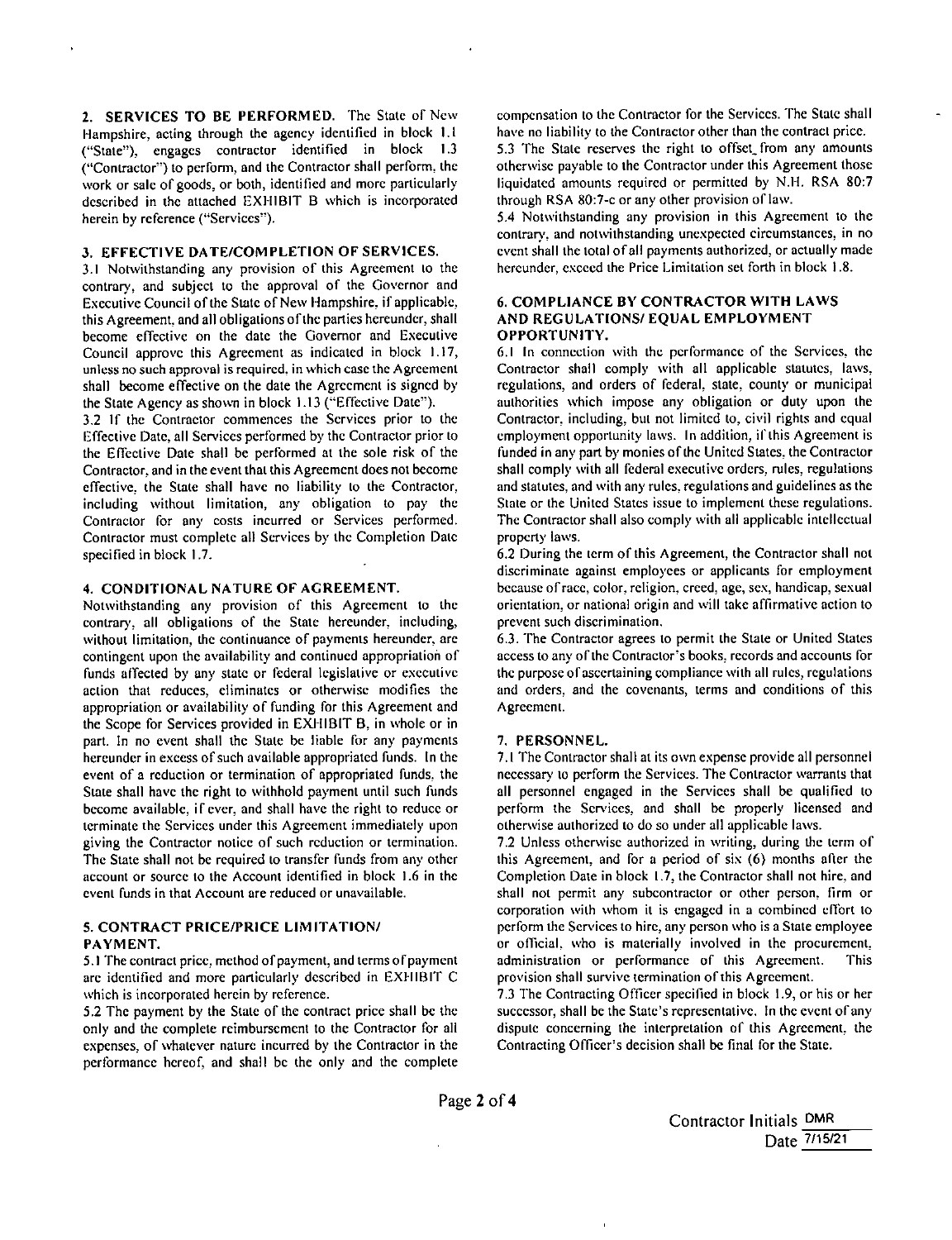#### 8. EVENT OF DEFAULT/REMEDIES.

8.1 Any one or more of ihe following acls or omissions of the Contractor shall constitute an event of default hereunder ("Event of Default"):

8.1.1 failure to perform the Services satisfactorily or on schedule;

8.1.2 failure to submit any report required hereunder; and/or

8.1.3 failure to perform any other covenant, term or condition of this Agreement.

8.2 Upon the occurrence of any Event of Default, the Slate may take any one, or more, or all, of the following actions:

8.2.1 give the Contractor a written notice specifying the Event of Default and requiring it to be remedied within, in the absence of a greater or lesser specification of time, thirty (30) days from the date of the notice; and if the Event of Default is not timely cured, terminate this Agreement, effective two (2) days after giving the Contractor notice of termination;

8.2.2 give the Contractor a written notice specifying the Event of Default and suspending all payments to be made under this Agreement and ordering that the portion of the contract price which would otherwise accrue to the Contractor during the period from the date of such notice until such time as the State determines that the Contractor has cured the Event of Default shall never be paid to the Contractor;

8.2.3 give the Contractor a written notice specifying the Event of Default and set off against any other obligations the State may owe to the Contractor any damages the State suffers by reason of any Event of Default; and/or

8.2.4 give the Contractor a written notice specifying the Event of Default, treat the Agreement as breached, terminate the Agreement and pursue any of its remedies at law or in equity, or both.

8.3. No failure by the State to enforce any provisions hereof after any Event of Default shall be deemed a waiver of its rights with regard to that Event of Default, or any subsequent Event of Default. No express failure to enforce any Event of Default shall be deemed a waiver of the right of the State to enforce each and all of the provisions hereof upon any further or other Event of Default on the part of the Contractor.

#### 9. TERMINATION.

9.1 Notwithstanding paragraph 8, the State may, at its sole discretion, terminate the Agreement for any reason, in whole or in part, by thirty (30) days written notice to the Contractor that the State is exercising its option to terminate the Agreement.

9.2 In the event of an early termination of this Agreement for any reason other than the completion of the Services, the Contractor shall, at the State's discretion, deliver to the Contracting Officer, not later than fifteen (15) days after the date of termination, a report ("Termination Report") describing in detail all Services performed, and the contract price earned, to and including the date of termination. The form, subject matter, content, and number of copies of the Termination Report shall be identical to those of any Final Report described in the attached EXHIBIT B. In addition, at the State's discretion, the Contractor shall, within 15 days of notice of early termination, develop and submit to the Slate a Transition Plan for services under the Agreement.

#### 10. DATA/ACCESS/CONFIDENTIALITY/ PRESERVATION.

10.1 As used in this Agreement, the word "data" shall mean all information and things developed or obtained during the performance of, or acquired or developed by reason of, this Agreement, including, but not limited to, all studies, reports, files, formulae, surveys, maps, charts, sound recordings, video recordings, pictorial reproductions, drawings, analyses, graphic representations, computer programs, computer printouts, notes, letters, memoranda, papers, and documents, all whether finished or unfinished.

10.2 All data and any property which has been received from the State or purchased with funds provided for that purpose under this Agreement, shall be the properly of the State, and shall be returned to the Stale upon demand or upon termination of this Agreement for any reason.

10.3 Confidentiality of data shall be governed by N.H. RSA chapter 91-A or other existing law. Disclosure of data requires prior written approval of the State.

#### 11. CONTRACTOR'S RELATION TO THE STATE. In the performance of this Agreement the Contractor is in all respects an independent contractor, and is neither an agent nor an employee of the State. Neither the Contractor nor any of its officers, employees, agents or members shall have authority to bind the State or receive any benefits, workers' compensation or other emoluments provided by the State to its employees.

#### 12. ASSICNMENT/DELECATION/SUBCONTRACTS.

12.1 The Contractor shall not assign, or otherwise transfer any interest in this Agreement without the prior written notice, which shall be provided to the State at least fifteen (15) days prior to the assignment, and a written consent of the State. For purposes of this paragraph, a Change of Control shall constitute assignment. "Change of Control" means (a) merger, consolidation, or a transaction or scries of related transactions in which a third party, together with its affiliates, becomes the direct or indirect owner of fifty percent (50%) or more of the voting shares or similar equity interests, or combined voting power of the Contractor, or (b) the sale of all or substantially all of the assets of the Contractor.

12.2 None of the Services shall be subcontracted by the Contractor without prior written notice and consent of the State. The State is entitled to copies of alt subcontracts and assignment agreements and shall not be bound by any provisions contained in a subcontract or an assignment agreement to which it is not a party.

13. INDEMNIFICATION. Unless otherwise exempted by law, the Contractor shall indemnify and hold harmless the State, its officers and employees, from and against any and all claims, liabilities and costs for any personal injury or property damages, patent or copyright infringement, or other claims asserted against the State, its officers or employees, which arise out of (or which may be claimed to arise out of) the acts or omission of the

Page 3 of 4

ż

Contractor Initials Date 7/15/21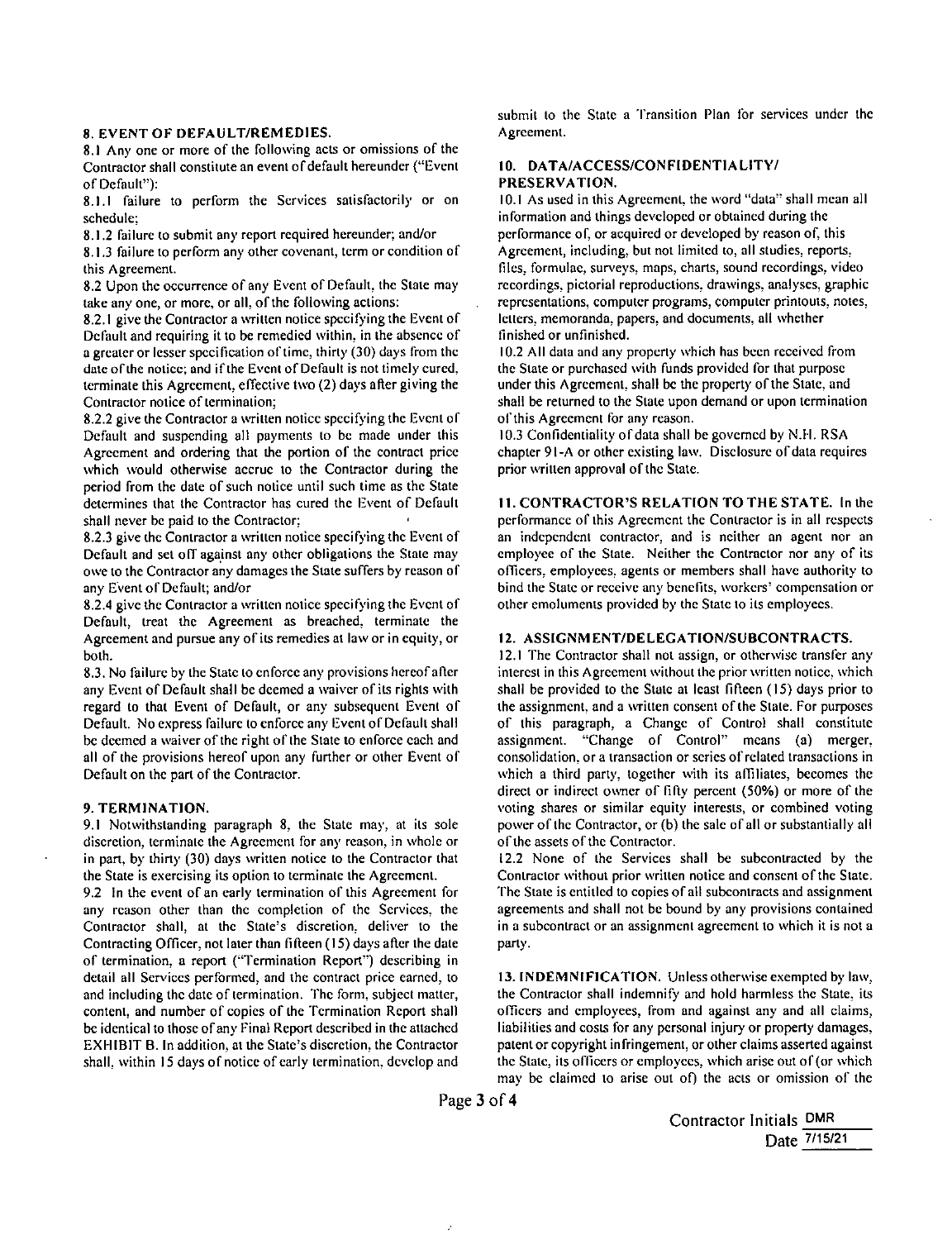Contractor, or subcontractors, including but not limited to the negligence, reckless or intentional conduct. The State shall not be liable for any costs incurred by the Contractor arising under this paragraph 13. Notwithstanding the foregoing, nothing herein contained shall be deemed to constitute a waiver of the sovereign immunity of the State, which immunity is hereby reserved to the State. This covenant in paragraph 13 shall survive the termination of this Agreement.

#### 14. INSURANCE.

14.1 The Contractor shall, at its sole expense, obtain and continuously maintain in force, and shall require any subcontractor or assignee to obtain and maintain in force, the following insurance;

14.1.1 commercial general liability insurance against all claims of bodily injury, death or properly damage, in amounts of not less than \$1,000,000 per occurrence and \$2,000,000 aggregate or excess; and

14.1.2 special cause of loss coverage form covering all property subject to subparagraph 10.2 herein, in an amount not less than 80% of the whole replacement value of the property.

14.2 The policies described in subparagraph 14.1 herein shall be on policy forms and endorsements approved for use in the State of New Hampshire by the N.H. Department of Insurance, and issued by insurers licensed in the State of New Hampshire.

14.3 The Contractor shall furnish to the Contracting Officer identified in block 1.9, or his or her successor, a certifieate(s) of insurance for all insurance required under this Agreement. Contractor shall also furnish to the Contracting Officer identified in block 1.9, or his or her successor, ccrtificate(s) of insurance for all renewal(s) of insurance required under this Agreement no later than ten (10) days prior to the expiration date of each insurance policy. The certificate(s) of insurance and any renewals thereofshall be attached and are incorporated herein by reference.

#### 15. WORKERS'COMPENSATION.

15.1 By signing this agreement, the Contractor agrees, certifies and warrants that the Contractor is in compliance with or exempt from, the requirements of N.H. RSA chapter 281-A ("Workers' Compensation").

15.2 To the extent the Contractor is subject to the requirements of N.H. RSA chapter 281-A, Contractor shall maintain, and require any subcontractor or assignee to secure and maintain, payment of Workers' Compensation in connection with activities which the person proposes to undertake pursuant to this Agreement. The Contractor shall furnish the Contracting Officer identified in block 1.9, or his or her successor, proof of Workers' Compensation in the manner described in N.H. RSA chapter 281-A and any applicable renewal(s) thereof, which shall be attached and are incorporated herein by reference. The Slate shall not be responsible for payment of any Workers' Compensation premiums or for any other claim or benefit for Contractor, or any subcontractor or employee of Contractor, which might arise under applicable State of New Hampshire Workers' Compensation laws in connection with the performance of the Services under this Agreement.

16. NOTICE. Any notice by a party hereto to the other party shall be deemed to have been duly delivered or given at the time of mailing by certified mail, postage prepaid, in a United States Post Office addressed to the parties at the addresses given in blocks 1.2 and 1.4, herein.

17. AMENDMENT. This Agreement may be amended, waived or discharged only by an instrument in writing signed by the parties hereto and only after approval of such amendment, waiver or discharge by the Governor and Executive Council of the Slate of New Hampshire unless no such approval is required under the circumstances pursuant to State law, rule or policy.

18. CHOICE OF LAW AND FORUM. This Agreement shall be governed, interpreted and construed in accordance with the laws of the State of New Hampshire, and is binding upon and inures to the benefit of the parties and their respective successors and assigns. The wording used in this Agreement is the wording chosen by the parties to express their mutual intent, and no rule of construction shall be applied against or in favor of any party. Any actions arising out of this Agreement shall be brought and maintained in New Hampshire Superior Court which shall have exclusive jurisdiction thereof.

19. CONFLICTING TERMS. In the event of a conflict between the terms of this P-37 form (as modified in EXHIBIT A) and/or attachments and amendment thereof, the terms of the P-37 (as modified in EXHIBIT A) shall control.

20. THIRD PARTIES. The parties hereto do not intend to benefit any third parties and this Agreement shall not be construed to confer any such benefit.

21. HEADINGS. The headings throughout the Agreement are for referenee purposes only, and the words contained therein shall in no way be held to explain, modify, amplify or aid in the interpretation, construction or meaning of the provisions of this Agreement.

22. SPECIAL PROVISIONS. Additional or modifying provisions set forth in the attached EXHIBIT A are incorporated herein by reference.

23. SEVERABILITY. In the event any of the provisions of this Agreement are held by a court of competent jurisdiction to be contrary to any state or federal law, the remaining provisions of this Agreement will remain in full force and effect.

24. ENTIRE AGREEMENT. This Agreement, which may be executed in a number of counterparts, each of which shall be deemed an original, constitutes the entire agreement and understanding between the parties, and supersedes all prior agreements and understandings with respect to the subject matter hereof.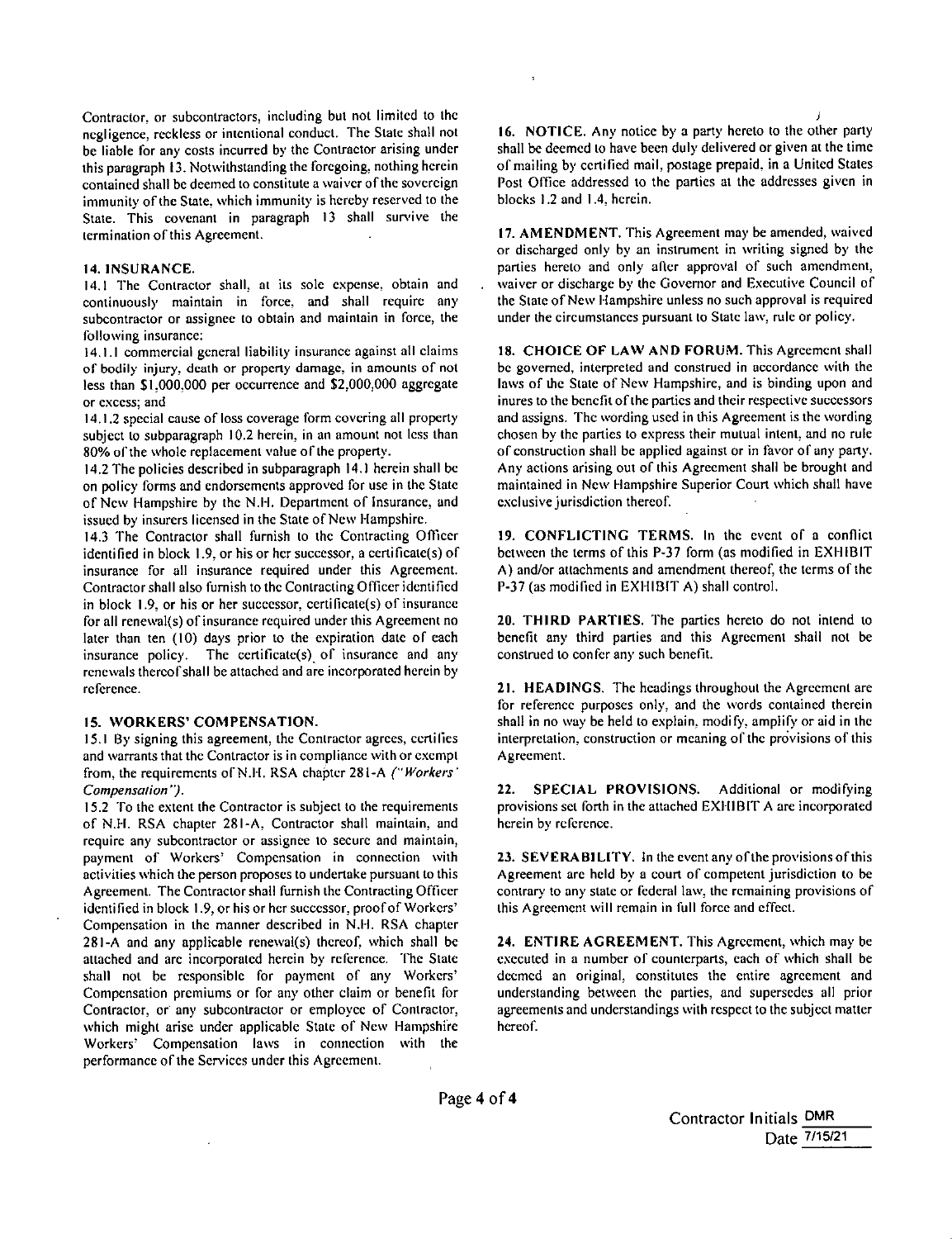## EXHIBIT A

## Special Provisions

Paragraph 12.2 is hereby modified to read as follows:

None of the Services shall be subcontracted by the Contractor without prior written notice and consent of the State. The State is entitled to copies of all subcontracts and assignment agreements and shall not be bound by any provisions contained in a subcontract or on assignment agreement to which it is not a party. Notwithstanding the preceding language, the State assents to the Contractor subcontracting administrative functions required under this contract to Kleo, Inc. d/b/o Class Wallet.

Contract between Children's Scholarship Fund and the New Hampshire Department of Education

Contractor Initials DMR Dote 7/15/21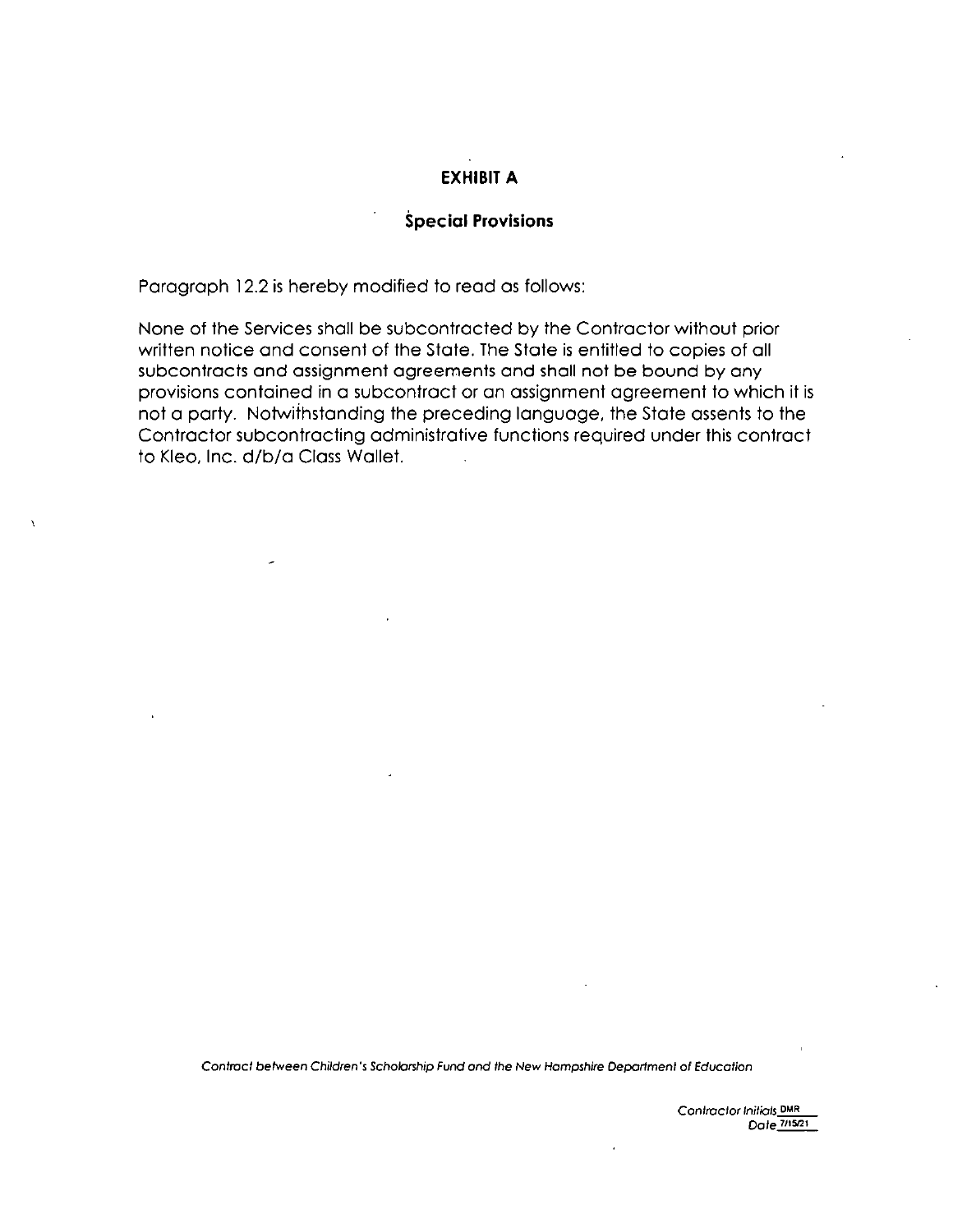## EXHIBIT B

## Scope of Services

The Children's Scholarship Fund ("CSF") shall act as a Scholarship Organization, pursuant to RSA 194-E, that administers and implements the Education Freedom Accounts (EFA) Act.

- 1. CSF agrees that it is qualified to act as a Scholarship Organization and is:
	- Approved under RSA 77:G;
	- A duly formed nonprofit corporation authorized to transact business in the State of New Hampshire and shall maintain that status throughout the term of this contract;
	- Exempt from federal income taxation pursuant to section 50] (c)(3) of the Internal Revenue Code, and shall maintain that status throughout the term of this contract;
	- In compliance with applicable state and federal laws and regulations, including antidiscrimination and privacy laws;
	- Registered with the director of charitable trusts; and
	- Approved by the department of Revenue Administration for the purpose of issuing scholarships, as provided in RSA 77:G.
- 2. For purposes of this Scope for Services, the following terms shall be defined to mean:
	- "Adequate education grant" means the grant calculated under RSA 198:41.
	- "Curriculum" means the lessons and academic content taught in a specific course, program, or grade level.
	- "Department" means the department of education.
	- "Differentiated Aid" shall mean the conditions for additional aid enumerated in RSA 198:41-a, II (b), (c), (d), (e), as adjusted by RSA 198:40 d.
	- "Education Freedom Account" or "EFA" means the account to which Grant funds are allocated by CSF to the parent or guardian of an Eligible student solely for the purpose of paying education expenses enumerated in RSA 194-F:2, II.
	- "Education service provider" means a person or organization that receives payments from Education Freedom Accounts to provide educational goods and services to EFA students.

Contract between Children's Scholarship Fund and the New Hampshire Department of Education

Contractor Initials D.H.R. Date 7/15/21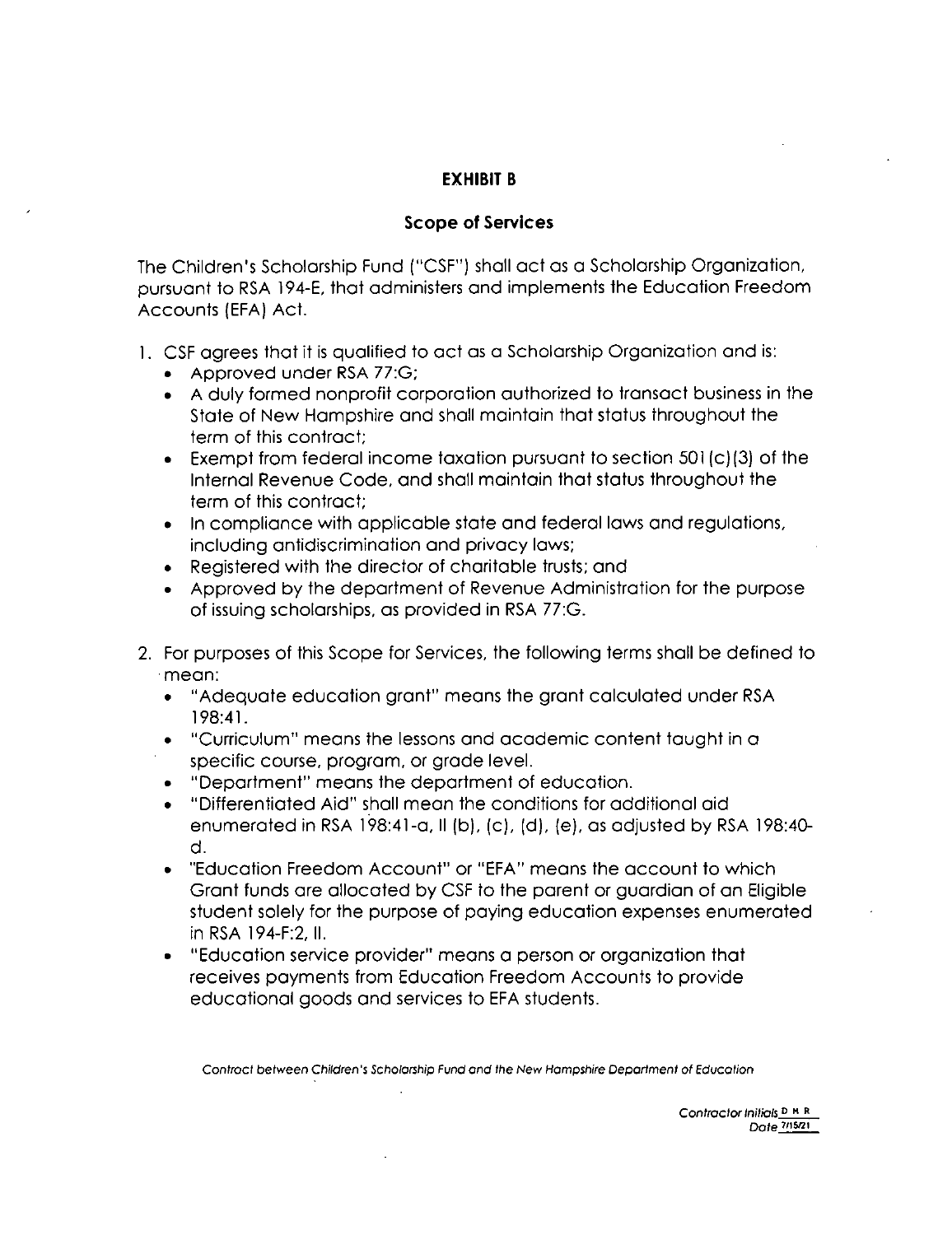- "Eligible student" means o resident of this state who is eligible to enroll in the student's resident public elementary or secondary school and whose annual household income at the time the student applies for the program is less than or equal to 300 percent of the federal poverty guidelines as updated annually in the Federal Register by the United States Department of Health and Human Services under 42 U.S.C. section 9902(2).,No income threshold need be met in subsequent years, provided the student otherwise qualifies. Students in the special school district within the department of corrections established in RSA 194:60 shall not be eligible students.
- "EPA student" means an Eligible student who is participating in the EPA program.
- "Full-time" means more than 50 percent of instructional time.
- "Grant" shall mean the amount determined pursuant to RSA 198:40-a,ll(a) plus any eligible Differentiated Aid, as adjusted by RSA 198:40-d.
- "Remote or hybrid" shall mean any public school that is not providing instruction in-person where the student or the educator are both not physically present in the traditionol classroom.
- "Parent" means a biological or adoptive parent, legal guardian, custodian, or other person with legal authority to act on behalf of an EPA student.
- "Program" means the Education Freedom Account program established in this chapter.
- "Scholarship organization", means a scholarship organization approved under RSA 77:G, that administers and implements the EPA Act.

## Authority and Responsibilities of CSF.

- 3. CSF shall have the following additional duties, obligations, and authority:
	- Provide data, documentation, and reports as reasonably requested by the Department, within deadlines determined by the Department and in the format designated by the Department.
	- Obtain New Hampshire SASID numbers for each participating eligible student and to the greatest extent possible ensure continuity of SASID use by prior education agencies. This may require facilitation of obtaining SASID numbers, by Parents, from prior education agencies.
	- Ensure that funds in an EPA may only be used for educational purposes in accordance the below list of allowable expenses.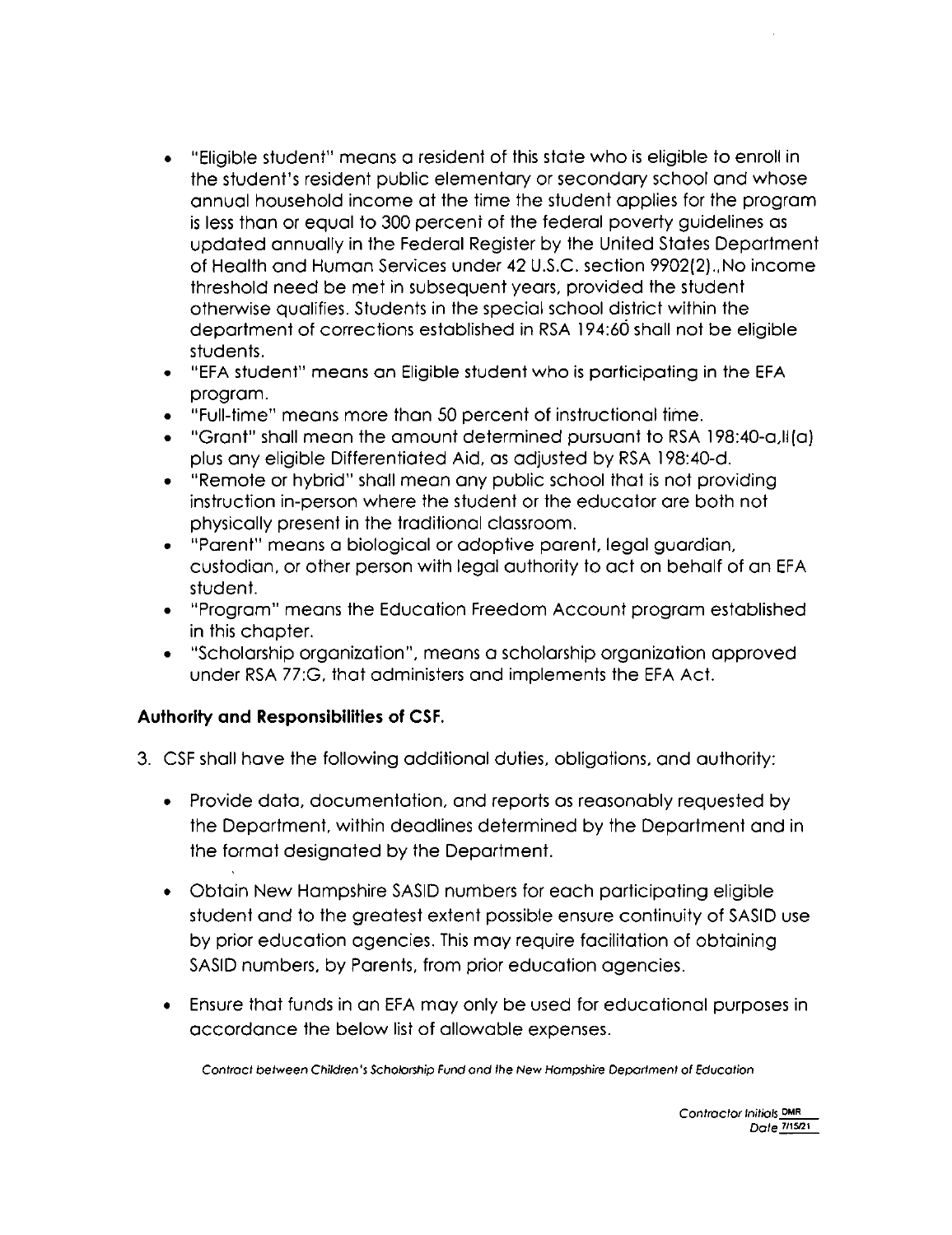- Ensure EFA funds shall not be refunded, rebated, or shared directly with a parent or EFA student in any manner. Any refund or rebate for goods or services purchased with EFA funds shall be credited directly to the student's EFA.
- Develop an application and application process for on Education Freedom Account consistent with the EFA Act and applicable Administrative Rules.
- Maintain an updated list of education service providers and ensure that the list is publicly available through various sources, including, but not limited to. the Internet.
- Provide parents with a written explanation of the allowable uses of EFA funds, the responsibilities of parents, the duties of CSF. and the role of any financial management firms that CSF may contract with to administer any aspect of the EFA program.
- Ensure that parents of students with disabilities receive notice that participation in the EFA program is a parental placement under 20 U.S.C. section 1412. Individuals with Disabilities Education Act (IDEA), along with an explanation of the rights that parentally placed students possess under IDEA and any applicable state laws.
- Implement an eligibility determination process for students entering kindergarten for the first time that may not meet the resident age requirement.
- Assist parents and students in maintaining necessary educational attainment records, including through participation in the statewide student assessment test pursuant to RSA 193-C:6, a nationallystandardized. norm-referenced ochievement test or maintain a portfolio.
- Ensure that the Parent of eligible students receiving on EFA provide on annual record of educational attoinment by the eligible student's:
	- o Participation in the statewide student assessment test pursuant to RSA 193-0:6,

Contract between Chifdren's Schotorshtp Fund and ttie New Hampshire Department of Education

Contractor Initials\_DMR Date 7/15/21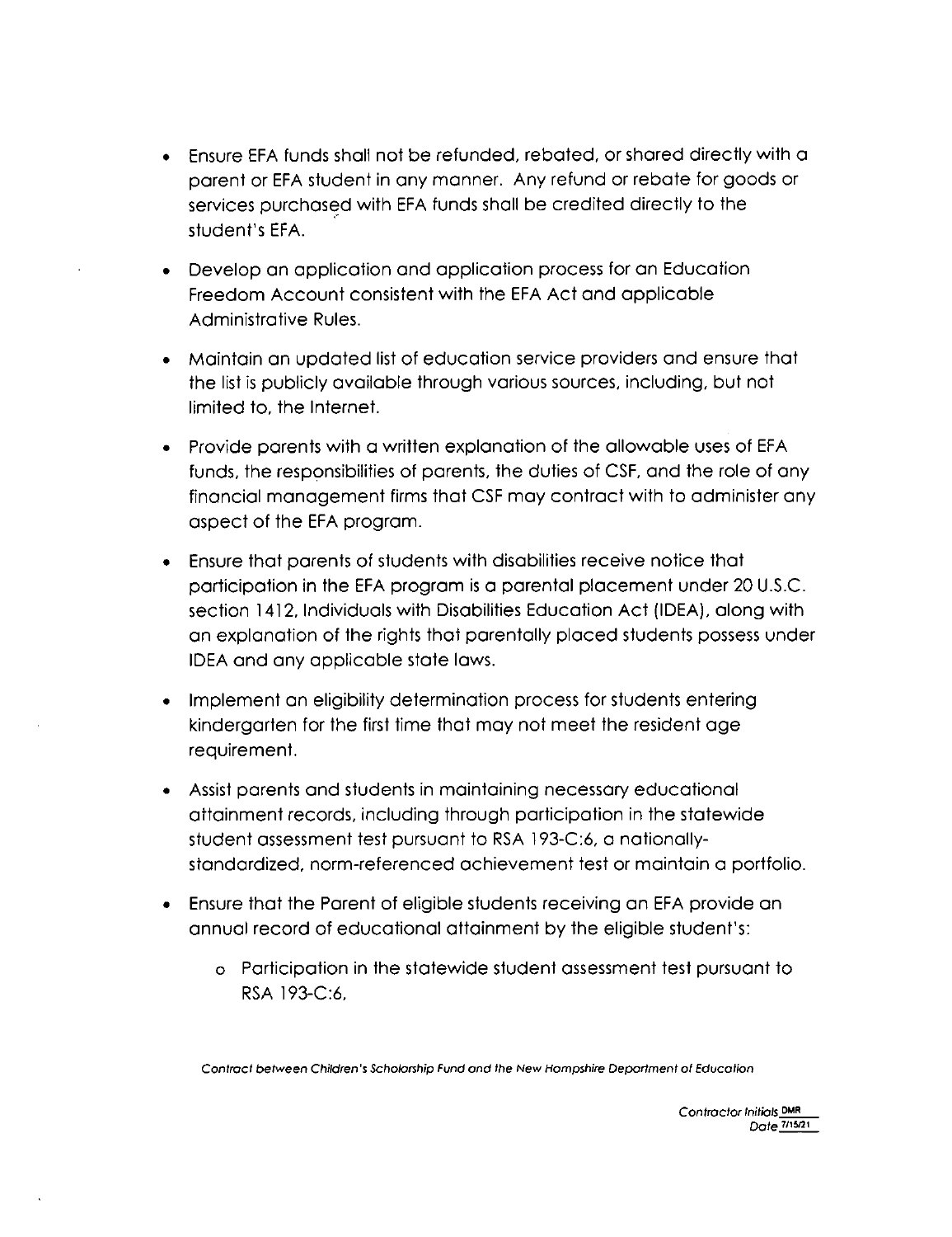- o Participation in o nationally-standardized, norm-referenced achievement test, or
- o Maintenance of a portfolio including, but not limited to, a log which designates by title the reading materials used; samples of writings, worksheets, workbooks, or creative materials used or developed by the student by the end of each school year.
- If a participating Parent fails to provide on annual record of educational attainment to GSF by the required due dote established by CSF, CSF shall not make any additional EFA funds available to that EFA student until educational attainment record is provided.
- Determine student eligibility and the Grant amount by application of the  $\bullet$ eligibility criteria in the EFA Act and applicable Administrative Rules, subject to any applicable state and federal laws.
- Implement a system for payment of services from EFAs to Education Service Providers by electronic or online funds transfer. CSF may contract with a private institution or organization to develop the payment system.
- Provide applicable tax documents to parents, students, and education service providers as applicable.
- Comply with all applicable federal and state regulations surrounding student data privacy and security.
- Notify the Department within 5 (five) business days of CSF becoming aware of a student's ineligibility to participate for any reason other than withdrawal from the Program.
- Comply RSA 77-G.

 $\overline{I}$ 

CSF shall adopt a system that provides maximum flexibility to parents by facilitating direct payments to Education Service Providers. CSF may preapprove requests for reimbursements for qualifying expenses, including expenses pursuant to RSA 194-F:2, II, but shall not disperse funds to parents without receipt of evidence that such pre-approved purchase has been made.

Contract between Cliildren's Scholarship Fund and the New Hampshire Department of Education

Contractor Initials\_DMR Date 7/15/21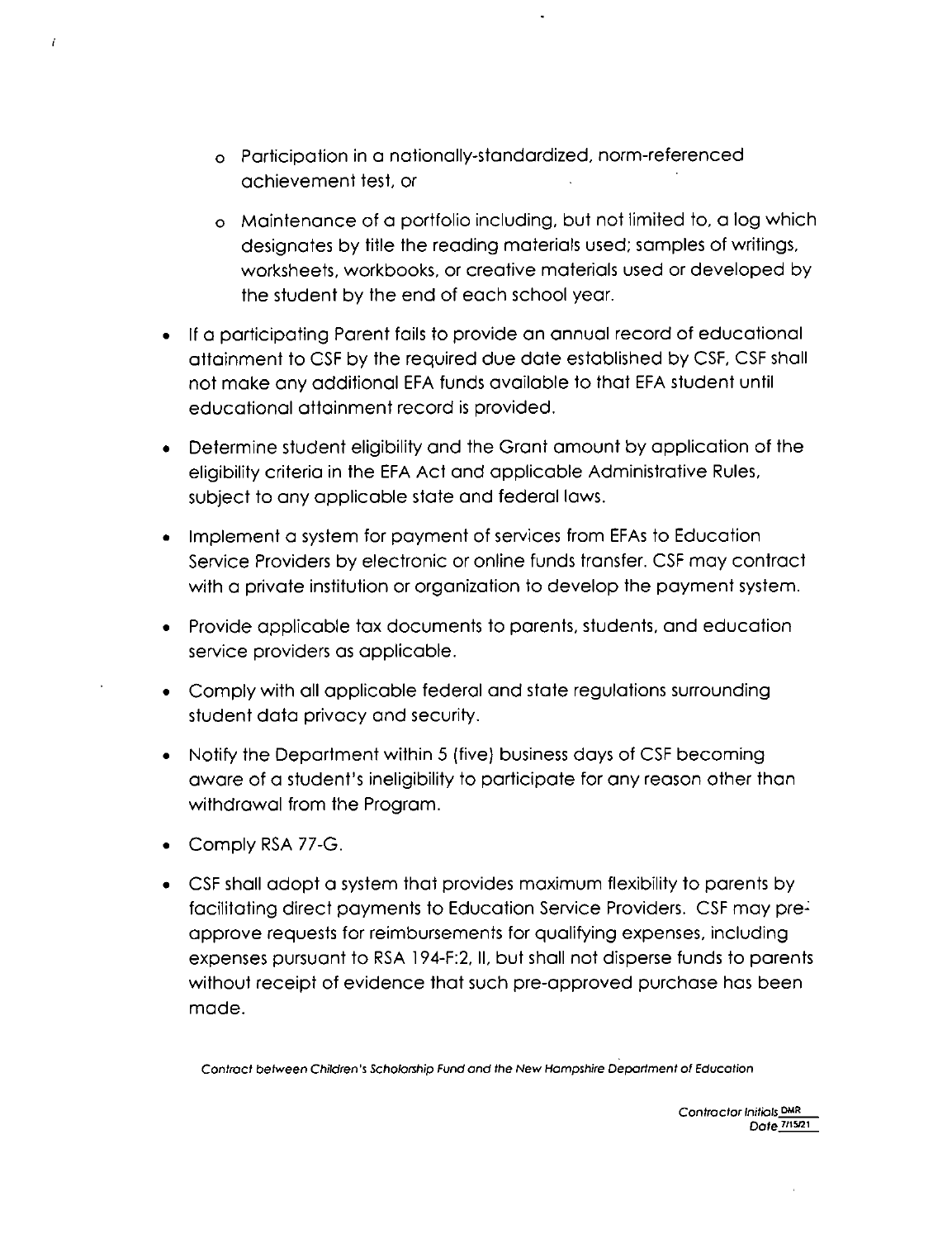• Require parents or guardians to execute annually an agreement, as a condition of participation in the Education Freedom Account program that enumerates the rights and responsibilities of the parent or guardian, including an assurance of compliance with the terms of the program.

## Making Grants to Eligible Student Accounts

j.

- 4. The Department shall transfer to the CSF the Grant amount for each Eligible student. The transfers shall be made in accordance with the distribution of Adequate Education Grants under RSA 198:40-a. In accordance with RSA 198:42 I, Grants will be distributed to CSF from the education trust fund in 4 payments of 20 percent on September 1, 20 percent on November 1, 30 percent on January 1, and 30 percent on April 1 of each school year, provided that CSF provides data required by the Department in the appropriate format and timeline as determined by the Department to calculate aid amounts.
- 5. Grant funds will be transferred to CSF for Eligible students enrolled in the program, and which have been communicated to the Department by. CSF 30-days in advance of the funding date indicated in #4 above. In the first year of the program, if the Eligible student is enrolled in the program 30-days prior to the second transfer date of November 1, the Eligible student shall receive both the September 1 and November 1 payment as an accommodation for the start-up of the program.
- 6. CSF shall be responsible, in cooperation with the Department, for determining the per student Grant amount by application of the criteria set forth in RSA 198:40-0,II(a) plus any eligible Differentiated Aid, as adjusted by RSA 198:40-d. Grant amount definitions shall include:
	- Base Grant as determined by RSA 198:40-a,11(a), as adjusted by RSA 198:40-d.
	- Free or reduce price meal Grant as determined by RSA 198:40-a,ll(b], as adjusted by RSA 198:40-d shall mean Eligible students in kindergarten through grade 12 who are eligible for the federal free or reduced-price meal program.
	- English Learner Grant as determined by RSA 198:40-a,11(c), as adjusted by RSA 198:40-d shall mean Eligible students who ore a predominant language other than English or who is educationally disadvantaged by a limited English proficiency, and who participated in the annual assessment of English language proficiency required of such students by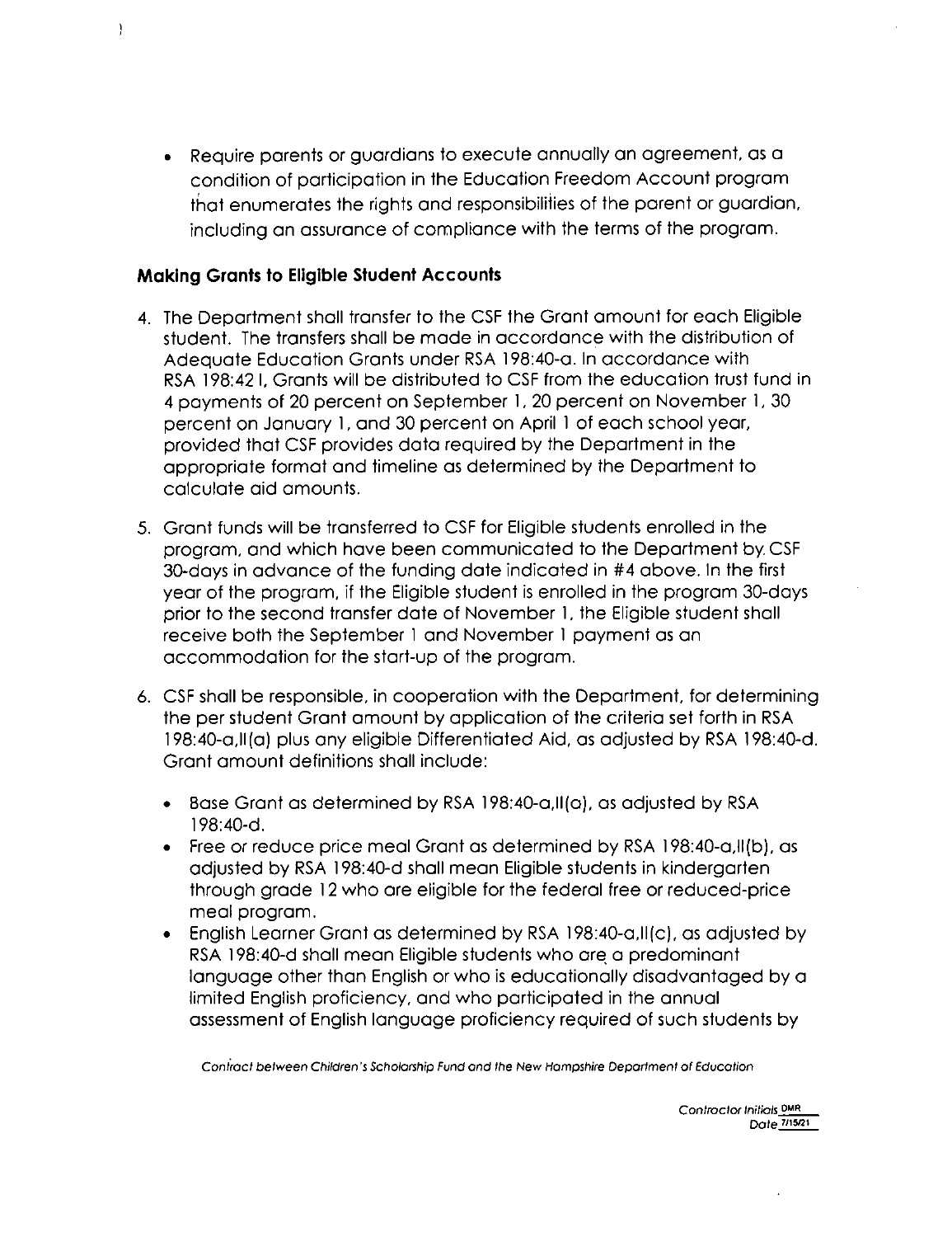the Elementary and Secondary Education Act, 20 U.S.C. section 6311 (b)(7].

- Special Education Services Grant as determined by RSA 198:40-a.11(d), as adjusted by RSA 198:40-d. CSF shall rely on an Eligible student's prior lEP or on a licensed medical professional written verification of a qualifying disability in accordance with RSA 186-C:2, 1, in the first year of participation in the Education Freedom Account program and, in subsequent years of on EFA student's participation, on a licensed medical professional written verification of a qualifying disabilify in accordance with RSA 186-C:2, 1.
- Third Grade Proficiency Grant as determined by RSA 198:40-a,11(e), as adjusted by RSA 198:40-d. CSF shall rely on the NH SAS assessment attainment for this determination.

## Deposits Into Student EFAs

- 7. CSF shall continue making Grants into an Eligible student's EFA until;
	- CSF determines that the EFA student is no longer on eligible student.
	- CSF determines that there was intentional misuse of the funds in the EFA.
	- The porent or EFA student withdraws from the EFA program.
	- The EFA student enrolls full-time in the resident district public school.
	- The EFA student graduates from high school.
- 8. If an Education Service Provider requires partial payment of tuition or fees prior to the start of the academic year to reserve space for an EFA Eligible student admitted to the Education Service Provider, such partial payment may be paid by CSF, if funds are available, prior to the start of fhe school year in which the EFA is awarded and deducted in an equitable manner from subsequent quarterly EFA deposits to ensure adequate funds remain available fhroughouf the school year: but if on Eligible student decides not to use the Education Service Provider, the partial reservation payment shall be returned to CSF by such Education Service Provider and credited to the Eligible student's EFA.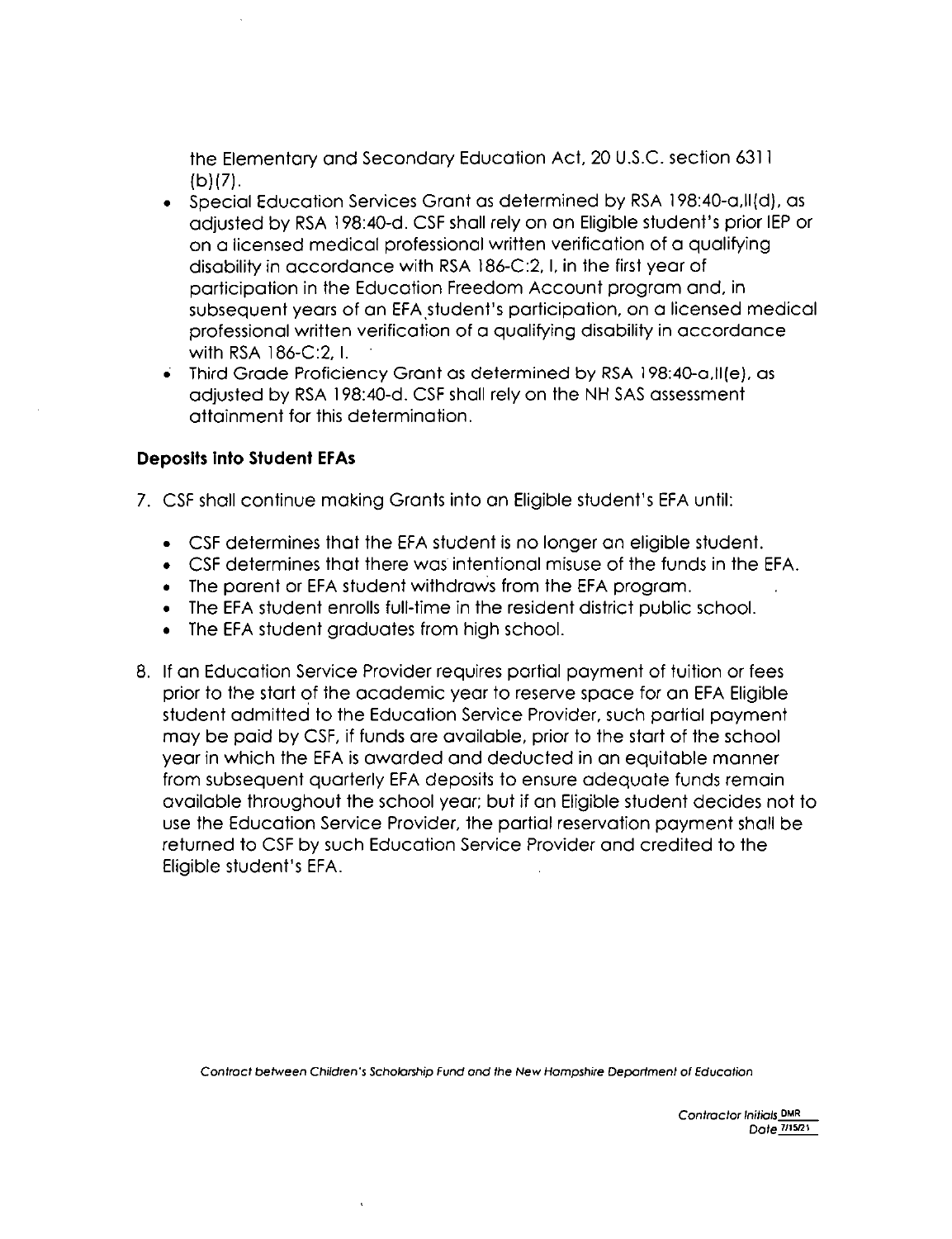## Audits and Misuse

- 9. CSF shall conduct random audits of EFAs on an annual basis, as well as ongoing monitoring throughout eoch year. CSF may contract with third parties for these services.
- 10. CSF may make any parent, EFA student, or Education Service Provider ineligible for the EFA program in the event of intentional misuse of EFA funds.
- 11. CSF must implement an appeals process for parents. Eligible students or Educotion Service Providers deemed ineligible for participation in the Education Freedom Account program.
- 12. CSF shall make the results of any audit conducted as set forth in paragraph 9 above available to the Department upon reasonable request.

## Misuse bv Eligible Student

- 13. In the case of suspected misuse by an Eligible student or the Eligible student's parent or guardian, CSF shall immediately freeze the EFA of the Eligible student in question, pending resolution of suspected intentional misuse.
	- CSF shall create procedures to ensure that a fair process exists to determine whether on intentional misuse of EFA funds has occurred.
	- If on Eligible student, or the Eligible student's parent or guardian, is free from personal misconduct as determined by CSF, CSF can reinstate the Eligible student EFA account or reinstate the Eligible student back into the Education Freedom Account program.
	- If the Eligible student has been determined to be free from personal misconduct, but not the Eligible student's parent or guardian, that student shall be eligible for on EFA in the future if placed with a new guardian or other person with the legal authority to act on behalf of the student.
	- CSF must notify the Department, the State Board of Education, and the New Hampshire Attorney General's Office within 5 days of making a determination of suspected intentional misuse of EFA. If the amount of misused funds exceeds the amount of a Class B Felony, CSF will also notify local and/or state law enforcement.
	- CSF shall make a best-effort attempt to recover misappropriated funds.

Misuse bv an Education Service Provider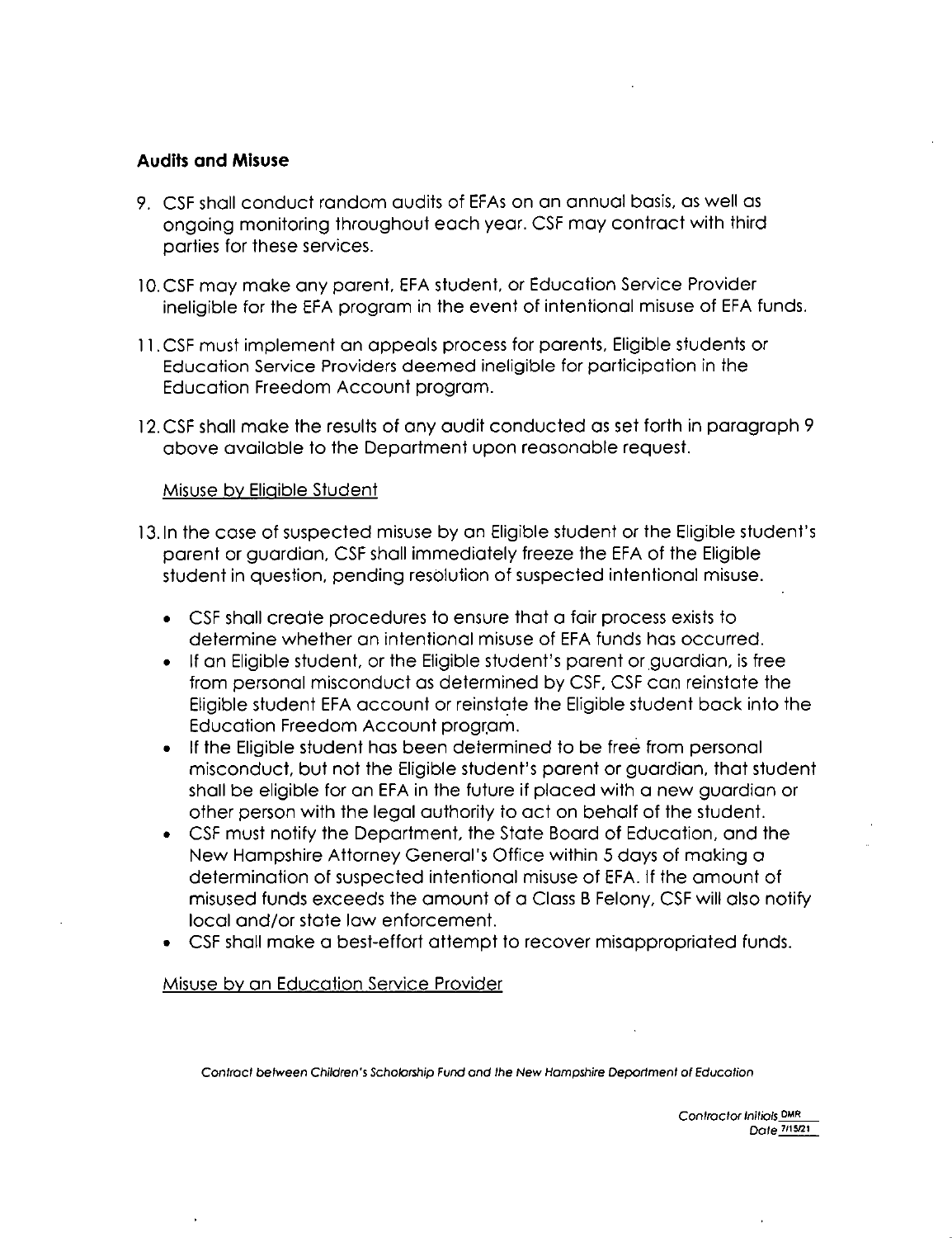ratably annually. Such administrative fee may be withheld periodically throughout the progrom year.

- 18.CSF may accept gifts and grants from any source to cover administrative costs, to inform the public obout the EFA progrom, or to fund odditiono! omounts to existing EFAs.
- 9.CSF shall provide available information in the form of doto, reports and written and verbal testimony as requested by Education Freedom Savings Account Legislative Oversight Committee, State Board of Education, the Department, or Porent ond Education Service Provider Advisory Commission within 45 doys of the request, provided that publication of the data does not violate state and federal student privacy regulations.

## Application Process

- 20. CSF shall create a standard application form that parents can submit to establish their student's eligibility for the EFA program, and shall ensure that the application is publicly available and may be submitted through various sources, including, but not limited to, the internet.
- 21. CSF shall accept and approve applications for eligible students from parents for the fall and spring semesters each year and shall establish procedures for approving applications in on expeditious manner. Such requirement would not preclude the admission of Eligible students any time during the fall and spring semesters.
- 22. CSF shall confirm eligibilify for an EFA applicant within thirty (30) calendar days of receipt of a complefed application if;
	- The parent submits an application for on EFA in accordance with application procedures and deadlines established by CSF.
	- The application must contain an attestation that states, "I certify under the pains and penalties of perjury, to the best of my knowledge and belief, that all of the information contained in this document is true, accurate and complete."
	- The student on whose behalf the parent is applying is an Eligible student.
	- The parent or guardian signs an agreement with CSF:

(a)To provide on education for the Eligible student in the core knowledge domains that include science, mathematics, language,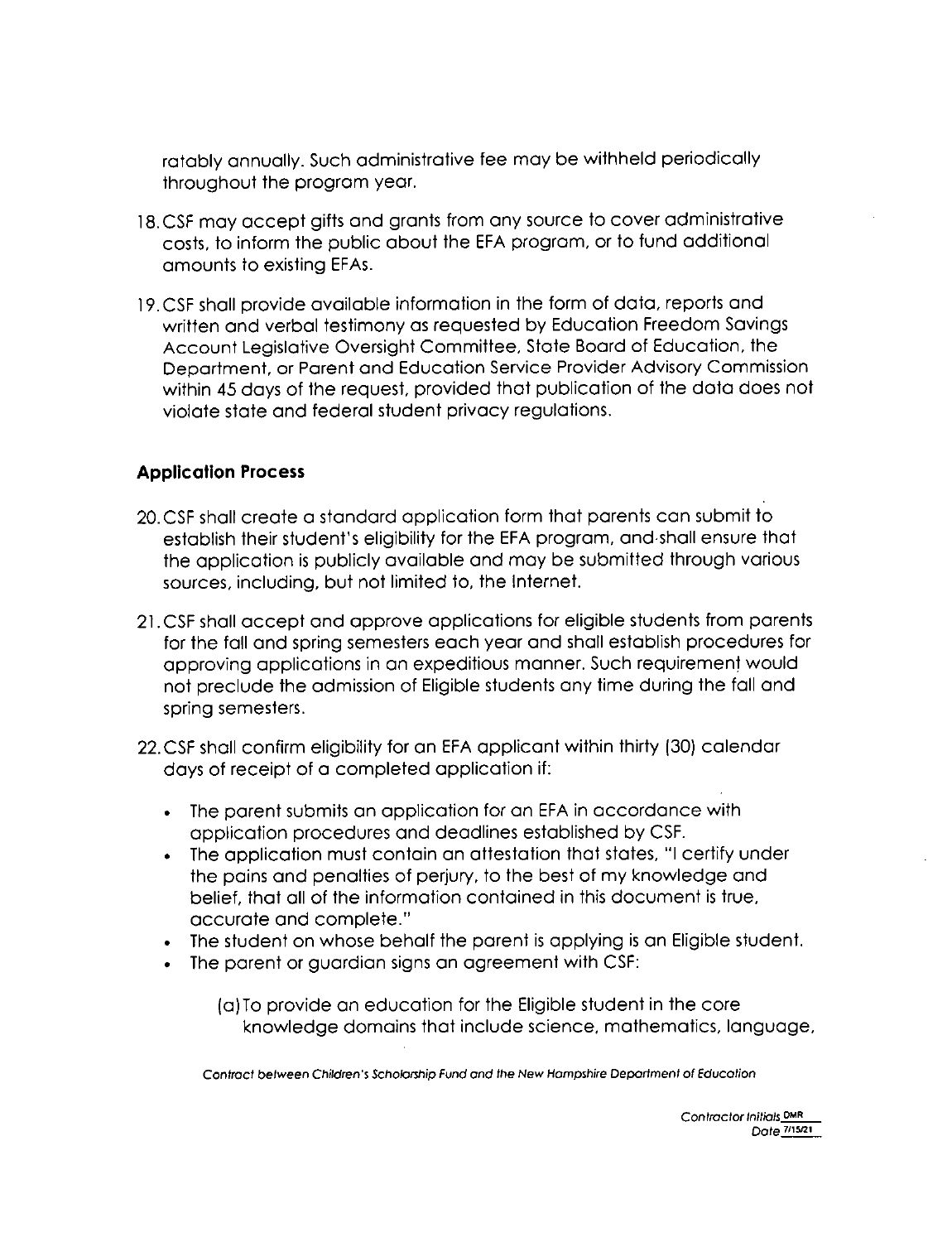- 14.CSF may bar an Education Service Provider from accepting payments from EFAs if CSF determines that the Education Service Provider has intentionally misrepresented information, failed to refund any overpayments in a timely manner, or routinely failed to provide students with promised educational goods or services.
	- If CSF bars an Education Service Provider from participation in the Education Freedom Account program, it shall provide timely notification to parents and guardians of Eligible students.
	- CSF shall create procedures to determine the circumstances for barring and reinstatement of eligibility of on Education Service Provider from the Education Freedom Account program.

## Policy and Procedure

- 15. CSF shall adopt policies or procedures that are necessary for the administration of the Education Freedom Account program. This may include policies or procedures:
	- Establishing or contracting for the establishment of an online anonymous fraud reporting service.
	- Establishing an anonymous telephone number for fraud reporting.
	- Requiring a surety bond for education service providers receiving more than \$100,000 in EFA funds.
	- Refunding payments from Education Service Providers to EFAs.  $^{\prime}$
	- Ensuring appropriate use and rigorous oversight of all funds expended under this program.
	- CSF and the Department agree that so long as CSF carries out its obligations under this Agreement and the policies and procedures adopted pursuant thereto in a commercially reasonable manner that CSF shall have no liability for the misuse of funds by an Education Service Provider or Eligible Student, except to the extent that CSF has actual knowledge or constructive knowledge of such misuse.
- 16. CSF shall not exclude, discriminate against, or otherwise disadvantage any Education Service Provider with respect to programs or services under this section based in whole or in part on the provider's religious character or affiliation, including religiously based or mission-based policies or practices.
- 17. CSF may withhold from deposits or deduct from EFAs an amount to cover the costs of administering the EFA program, up to a maximum of 10 percent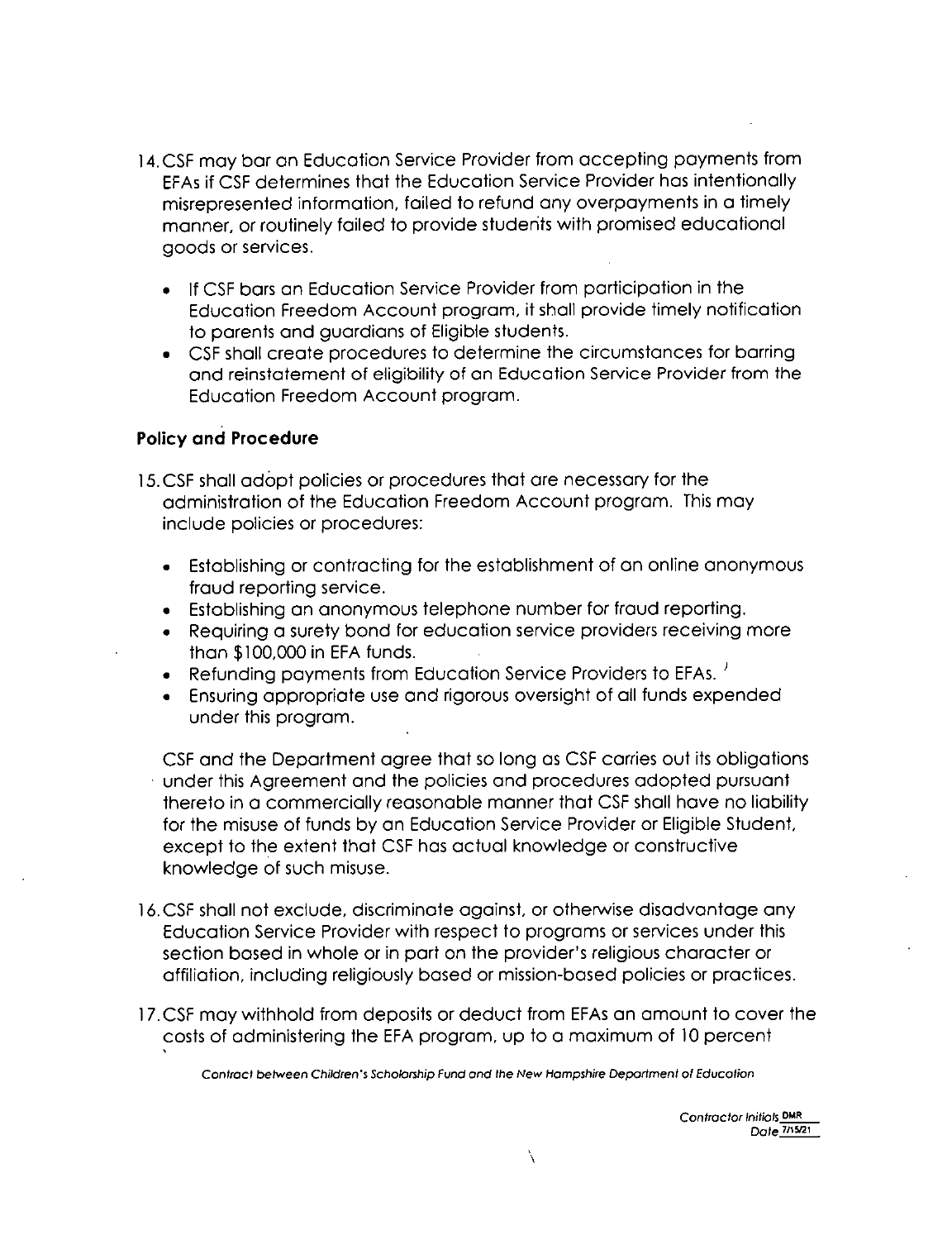government, history, health, reading, writing, spelling, the history of the constitutions of New Hampshire and the United States, and an exposure to and appreciation of art and music

- (b) Not to enroll the Eligible student as a full-time student in their resident district public school while participating in the EFA program.
- (c) To provide on annual record of educational attainment by:
	- 1. Having the Eligible student take o nationally-standardized, norm-referenced achievement test and to provide the results to CSF by the end of each school year. CSF shall make available to the Department Eligible student assessment results; or
	- 2. Having the Eligible student take the statewide student assessment test pursuant to RSA 193-C:6; or
	- 3. Maintaining a portfolio including, but not limited to, a log which designates by title the reading materials used; samples of writings, worksheets, workbooks, or creative materials used or developed by the Eligible student. The parent or guardian shall have a certified teacher or a teacher currently teaching in a nonpublic school, who is selected by the parent, evaluate the student's educational progress upon review of a portfolio and discussion with the parent or student.
- (d) To use the funds in the EFA only for qualifying expenses as noted in this contract to educate the Eligible student as established by the EFA program.
- (e) Require completion of a withdrawal form upon withdrawal from the EFA program.
- (f) The agreement must contain an attestation that states, "I certify to the best of my knowledge, belief and ability that I/we will comply with the terms of this agreement and the Education Freedom Account program policies."

## Allowable Uses

23.The following ore allowable uses of Grant funds:

- Tuition and fees at a nonpublic/private school
- Tuition and fees for non-public online learning programs.
- Tutoring services provided by on individual or a tutoring facility.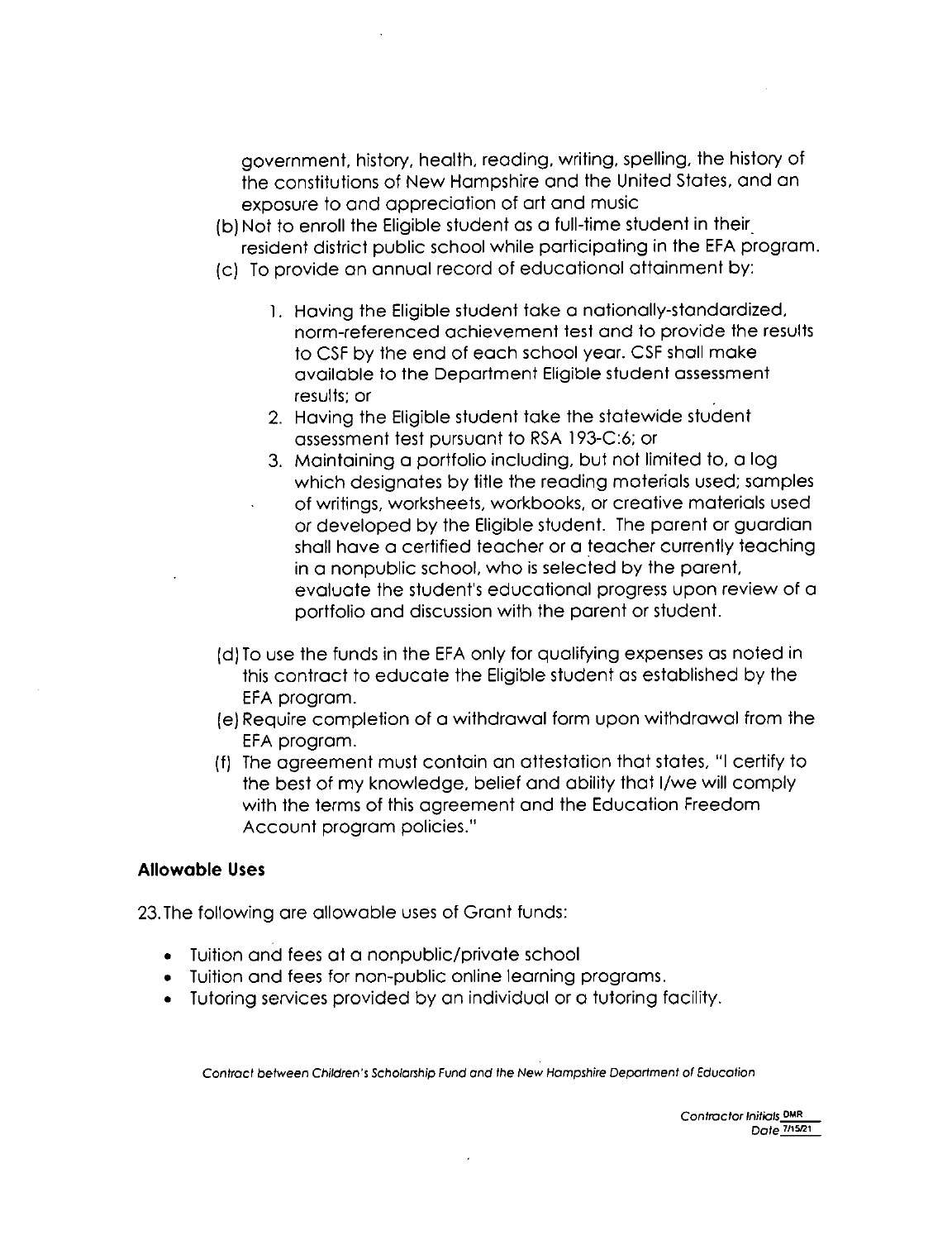- Services contracted for end provided by o district public school, chartered public school, public academy, or independent school, . including, but not limited to, individual classes and curricular activities and programs. Such services may include enrollment and education at a public school that is not the resident district of the student.
- Textbooks, curriculum, or other instructional materials, including, but not limited to, any supplemental materials or associated online instruction required by either a curriculum or on education service provider.
- Computer hardware, Internet connectivity, or other technological services and devices that are primarily used to help meet on EFA student's educational needs.
- Educational software and applications.
- School uniforms.
- Fees for nationally standardized assessments, advanced placement examinations, examinations related to college or university admission or awarding of credits and tuition and/or fees for preparatory courses for such exams.
- Tuition and fees for summer education programs and specialized education programs.
- Tuition, fees, instructional materials, and examination fees at a career or technical school.
- Educational services and therapies, including, but not limited to, occupational, behavioral, physical, speech-language, and audiology therapies.
- Tuition and fees at an institution of higher education.
- Fees for transportation paid to a fee-for-service transportation provider for the student to travel to and from on Education Service Provider.
- Any other educational expense approved by CSF consistent with the EFA Act.

## Reporting

- 24. CSF shall meet the reasonable data and performance reporting requirements of the Department. These shall include, but not be limited to:
	- Provide data, documentation, and reports to the Department within deadlines determined by the Department in the format designated by the Department.

Contract between Children's Scholarship Fund and the New Hampshire Department of Education

Contractor Initials DMR Dote 7/15/21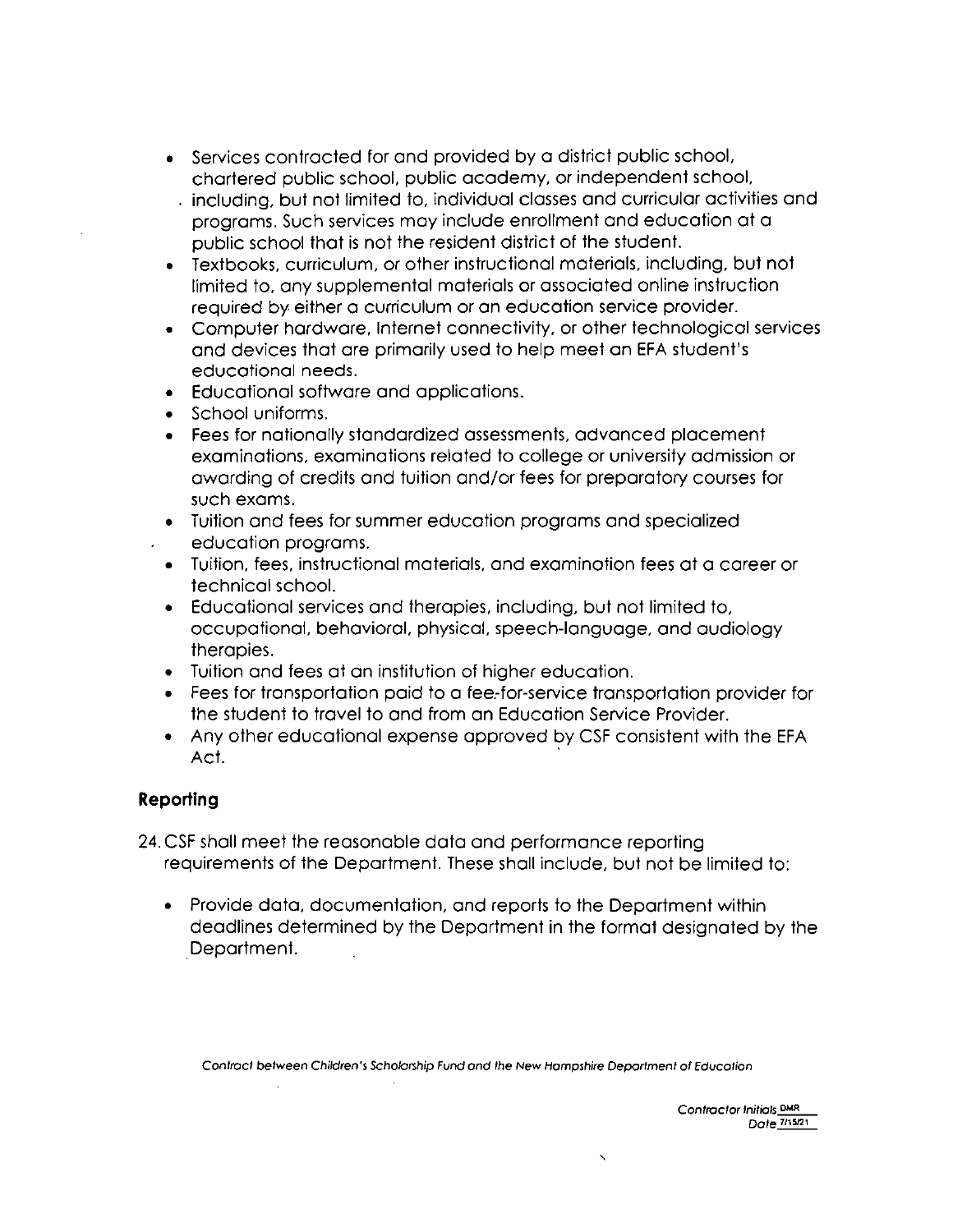## EXHIBIT C

# $\sqrt{M}$  Method of Payment

The Department shall transfer to CSF the Grant amount for Each Eligible student. The transfers shall be mode in accordance with the distribution of Adequate Education Grants under RSA 198:40-a. In accordance with RSA 198:42 1. Grants will be distributed to CSF from the education trust fund in 4 payments of 20 percent on September 1. 20 percent on November 1. 30 percent on January 1, and 30 percent on April 1 of each school year, provided that CSF provides data required by the Department in the appropriate format and timeline as determined by the Department to calculate aid amounts.

Grant funds will be transferred to CSF for Eligible students enrolled in the program, and which have been communicated to the Department by CSF 30 days in advance of the funding date indicated above. In the first year of the program, if the Eligible student is enrolled in the program 30-days prior to the second transfer date of November 1, the Eligible student shall receive both the September 1 and November 1 payment as an accommodation for the start-up of the program.

## Grant Amount

The Grant amount shall mean the amounts defined in Section 6 of Exhibit B above. Such amounts, for the fiscal beginning July 1, 2021, the annual amount per student enrolled in kindergarten through grade 12 in an education freedom account shall be:

- Base Grant as determined by RSA 198:40-a,11(a), as adjusted by RSA 198:40-d;
- Free or reduce price meal Grant as determined by RSA 198:40-a,11(b), as adjusted by RSA 198:40-d shall mean Eligible students in kindergarten through grade 12 who ore eligible for the federal free or reduced-price meal program;
- English Learner Grant as determined by RSA 198:40-a,11(c), as adjusted by RSA 198:40-d shall mean Eligible students who ore a predominant language other than English or who is educationally disadvantaged by a limited English proficiency, and who participated in the annual assessment of English language proficiency required of such students by the Elementary and Secondary Education Act, 20 U.S.C. section 6311  $(b)(7)$ :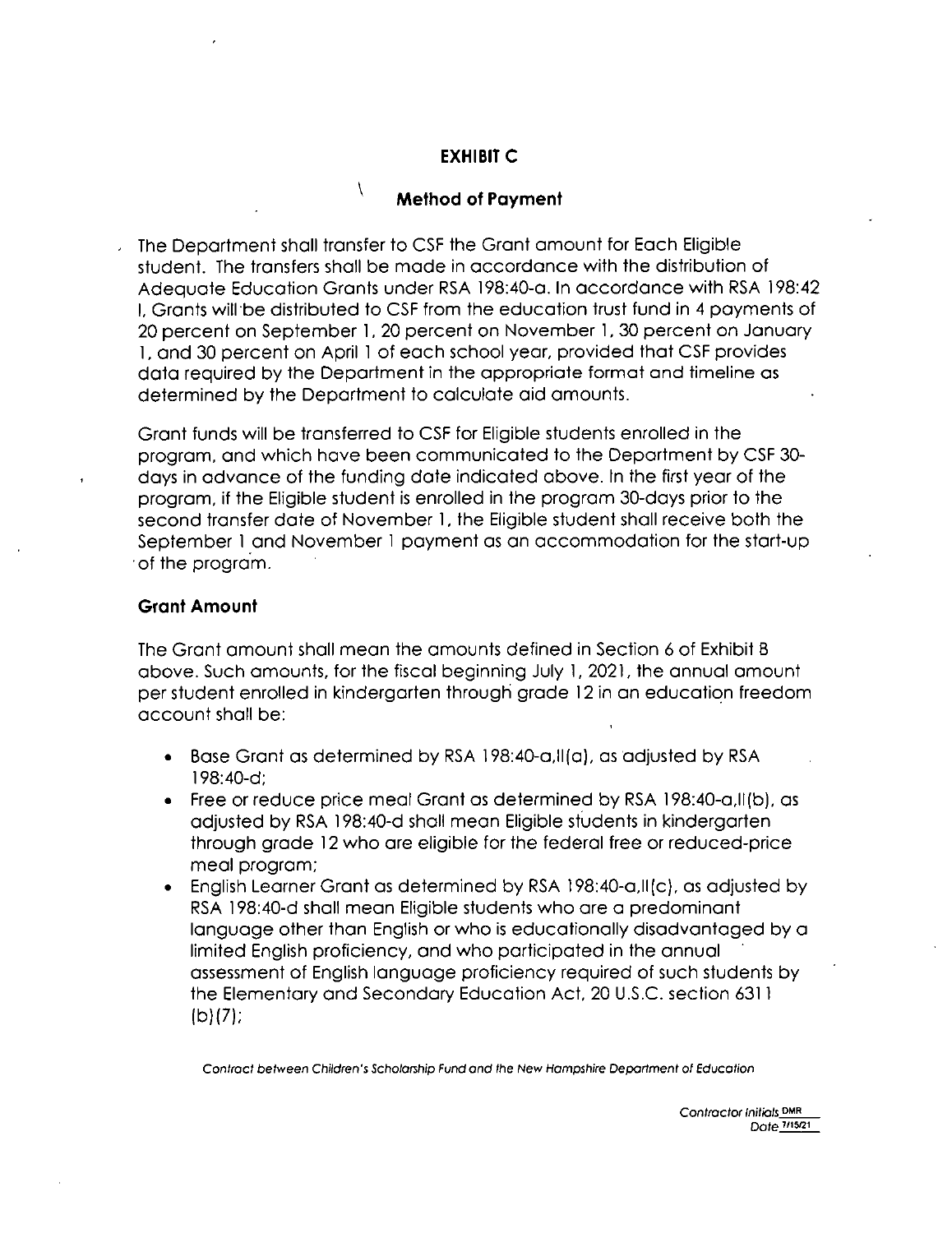- special Education Services Grant as determined by RSA 198:40-aJI(d), as adjusted by RSA 198:40-d. CSF shall rely on an Eligible student's prior IEP or on a licensed medical professional written verification of a qualifying disability in accordance with RSA 186-C:2, 1, in the first year of participation in the Education Freedom Account program and, in subsequent years of on EFA student's participation, on a licensed medical professional written verification of a qualifying disability in accordance with RSA 186-C:2, 1;
- Third Grade Proficiency Grant: An additional Grant for each third grade student enrolled in the Education Freedom Account program with a score below the proficient level on the reading component of the state assessment administered pursuant to RSA 193-0:6 or the authorized, locally-administered assessment as provided in RSA 193-C:3, IV(i), provided the student is not eligible to receive differentiated aid in other categories.

## Account Funding Terms

The Department authorizes OSF to act as an agent for the Department to facilitate the distribution of funds to or for the benefit of the Eligible students based on the eligibility criteria. By acting as a conduit between the Department and the Eligible students and Education Service Providers, OSF exercises no control over the Grant funds other than as enumerated herein.

- OSF shall provide that the funds collected from the Department be held in a segregated account, either directly or through the use of a contractor, solely for the purpose of collecting funds from the Department, and making them available to Eligible students to Education Service Providers.
- All funds in the segregated account shall be the property of the Department.
- OSF will not commingle its own funds or the funds of any other program in the segregated account.
- OSF shall not use any of the funds in the segregated account for its own benefit, except as is described in this agreement.
- OSF shall return to the Department any funds, which are no longer subject to a claim by an EFA student.
- Upon termination of this agreement, OSF shall return any remaining funds to the Department within thirty-days, including an accounting by EFA student, of the amount of the EFA accounts.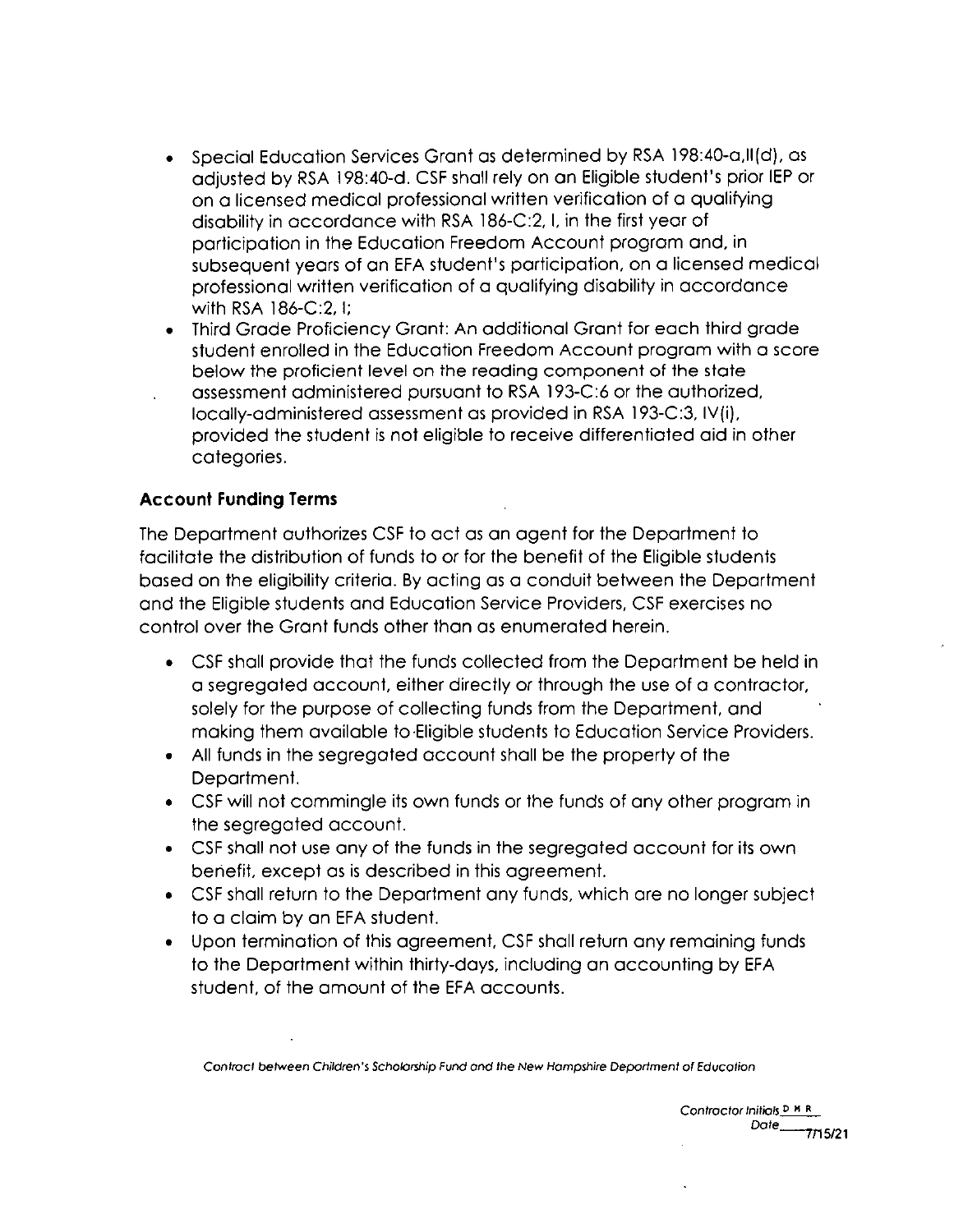CSF may withhold from deposits or deduct from EFAs on omount to cover the costs of odministering the EFA program, up to a maximum of 10 percent ratably annually. All remaining funds must be made available to Eligible students for allowable uses.

Funding Source: Funds to support this request are anticipated to be available in the account titled EDUCATION TRUST FUND as follows:

06-56-56-560040-30430000-TBD

Method of Payment: Payment is to be made on the date determined in statute on the basis that data uploads compliant with department requirements and established department deadlines.

Contract between Children's Scholarship Fund and the New Hampshire Department of Education

Contractor Initials OMR Date 7/15/21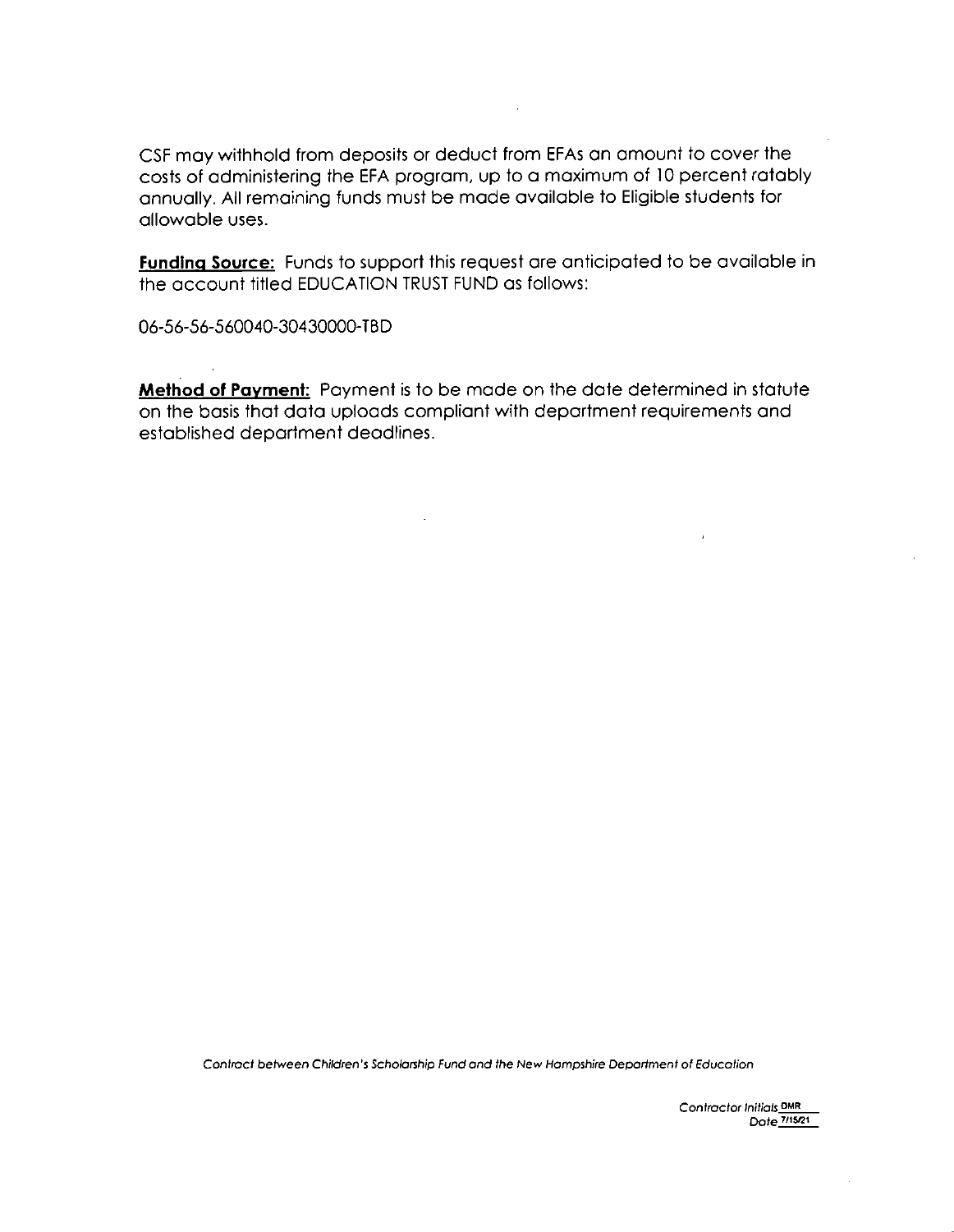# State of New Hampshire Department of State

### **CERTIFICATE**

I. Wiiliam M. Gardner. Secretary of State of the State of New Hampshire, do hereby certify that THE CHILDREN'S SCHOLARSHIP FUND is a New York Nonprofit Corporation registered to transact business in New Hampshire on January 06. 2011. I further certify that all fees and documents required by the Secretary of State's office have been received and is in good standing as far as this office is concerned.

Business ID: 641259 Certificate Number 0004951306



#### IN TESTIMONY WHEREOF.

I hereto set my hand and cause to be affixed the Seal of the State of New Hampshire, this 8ih day of July A.D. 2020.

 $\mathcal{L}$ 

William M. Gardner Secretary of Slate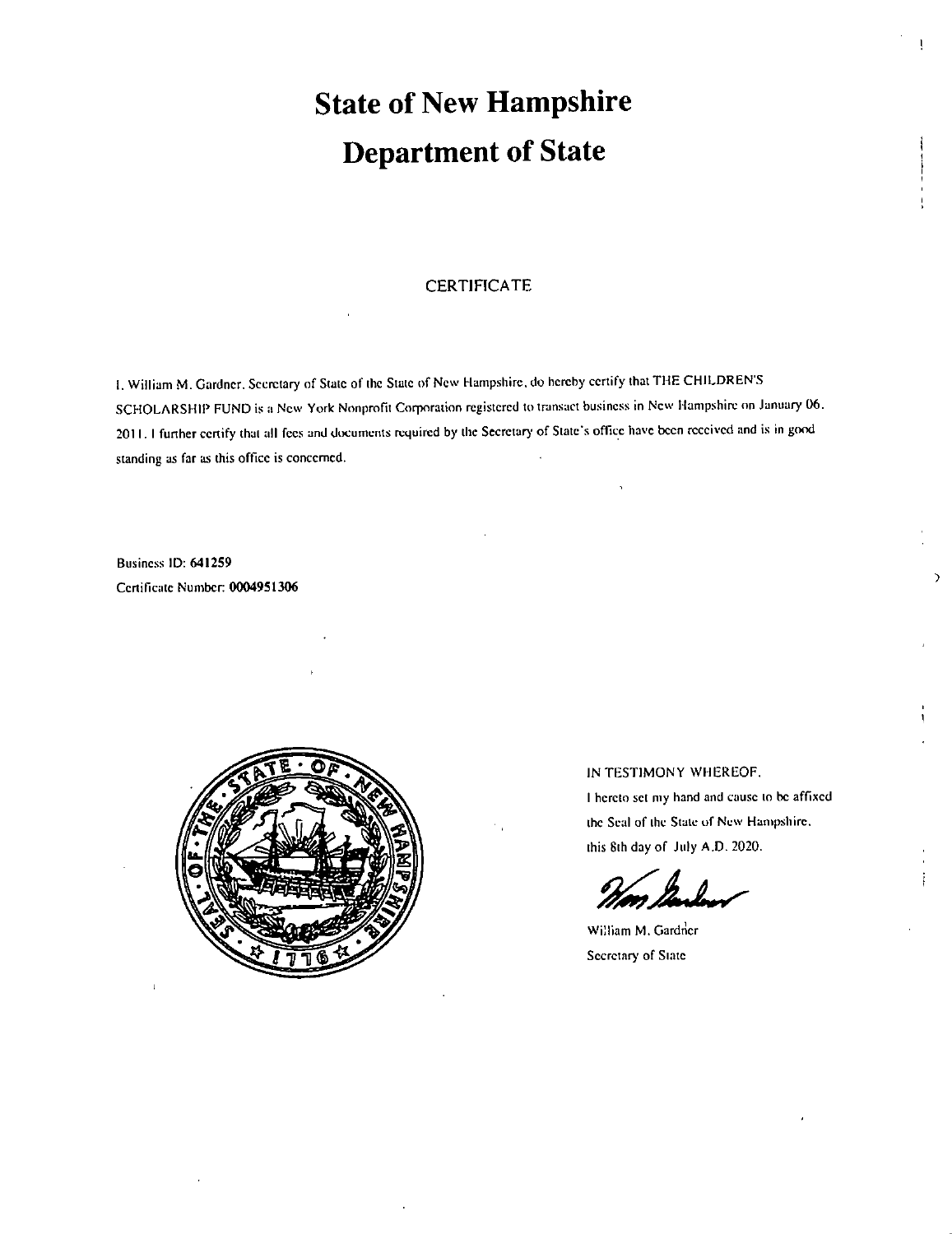#### Certificate of Attestation

1, Elizabeth Toomey, hereby certify that I am a duly appointed representative of

Children's Scholarship Fund. I hereby certify that Darla M. Romfo, President and COO, is duly authorized to execute contracts on behalf of Children's Scholarship Fund and may bind the

organization thereby.

I further certify that it is understood that the State of New Hampshire will rely on this attestation as evidence that the person listed above currently occupies the position indicated and that he/she has full authority to bind the organization.

Dated:  $7/13/21$  Attest:  $\frac{2}{\sqrt{11 \text{ km}}}$  Secreta